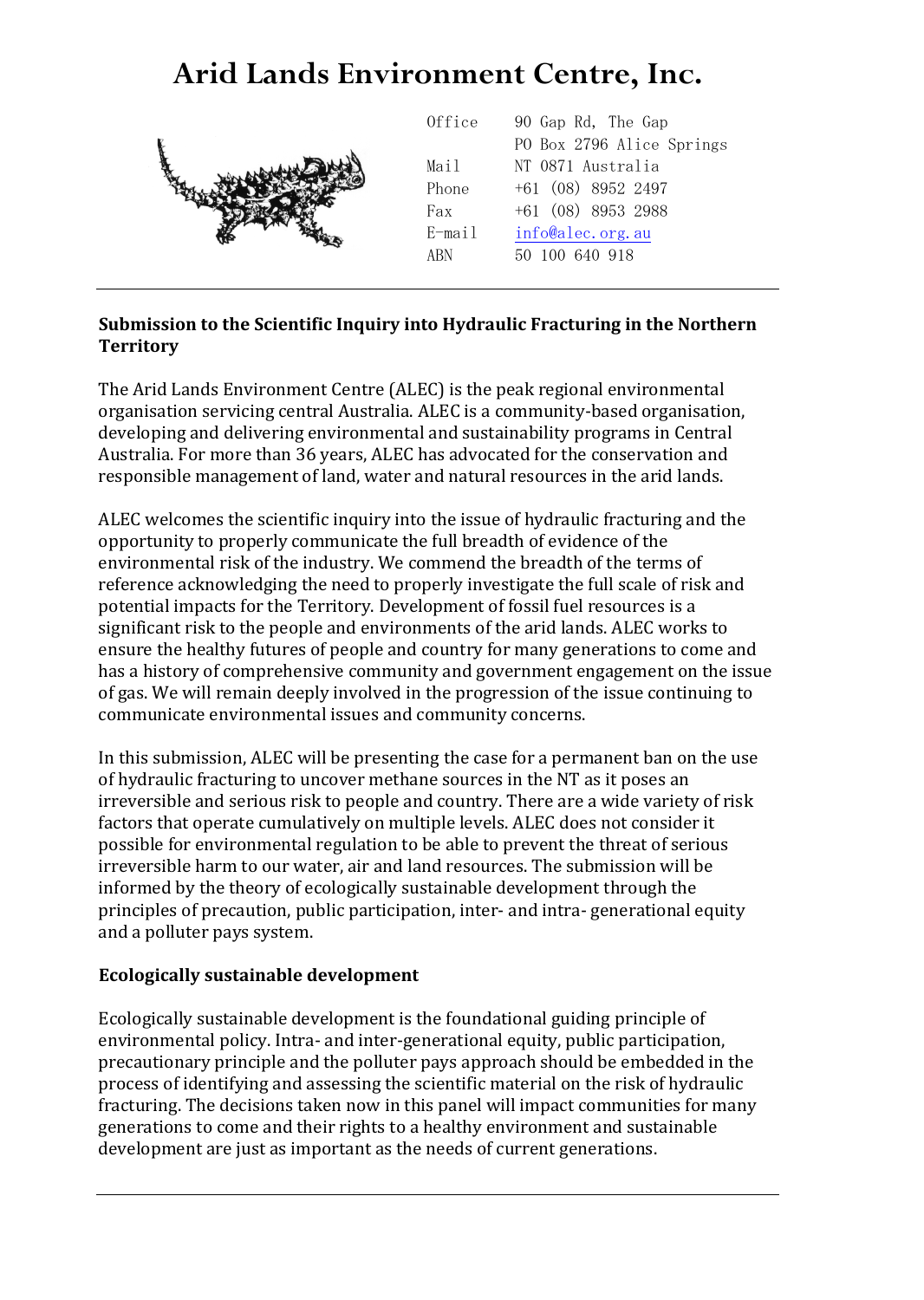The precautionary principle is a fundamental pillar of best practice environmental management. If there is a risk of serious irreversible environmental harm, the absence of complete scientific certainty cannot be used as a reason against taking preventative action. Prevention is the most effective and affordable approach to risk and is enshrined in international and domestic law. The US EPA has confirmed that Shale Gas Fracking does cause environmental contamination and is a threat to drinking water sources (US EPA, 2016).

The scientific literature on shale gas contamination risks definitively establishes positive associations with environmental contamination and actual incidents of contamination. While there does exist a degree of variation in the frequency of certain risks, the available data has firmly established that wells do fail and that methane is migrating into aquifers in close proximity to wells. It is difficult to establish with absolute certainty the origin of methane when it is discovered but isotopic tracking and chemical analysis of other n-alkanes has established that there is indeed a very real risk. As there is a risk of serious environmental harm, the absence of complete certainty about the frequency of contamination should not be used as a reason to not take preventative action.

#### **Uncertainty and risk**

The existence of significant risk shifts the burden of proof onto the party who is alleging there is no risk. The onus is on the industry to prove it is safe rather than groups having to prove it is harmful. Simply put false negatives in this context are far more dangerous than false positives (Evenson, 2016). While science has traditionally placed greater emphasis on false positives than false negatives, the fracking debate warrants a reversal of this emphasis because the implications of a false negative are far more harmful than a false positive (Evenson, 2016). As the Northern Territory is groundwater dependent and high quality aquifers are highly valued, one contamination event would be a significant loss. The Territory simply cannot afford to degrade the quality of any of its high-quality aquifers. The consequence of risk is so great that it becomes a high risk in the risk matrix. ALEC does not consider any level of risk to groundwater as acceptable.

The Northern Territory is scarcely populated with a significant lack of baseline groundwater data that undermines the ability of gas companies to refute the environmental risk. There is not yet enough information available for industry to be able to prove hydraulic fracturing is safe in the Territory. Another compounding factor in assessing risk is the sheer number of variables involved. Shale gas extraction comes with a whole host of ancillary activities which each present their own environmental impact. The impacts of these activities must not be assessed in isolation but rather as the sum of their parts, or the cumulative risk. This is how death by a thousand cuts or the tragedy of the commons occurs.

The panel has been tasked with identifying areas of risk but it is not clear how risk will be evaluated or assessed. Having established that risks exist the panel will need to assess the level of risk and consider methods of prevention or mitigation through regulation. ALEC urges the panel to prioritise prevention as the only viable way to ensure that serious and irrevocable harm does not come to people or country of the Northern Territory.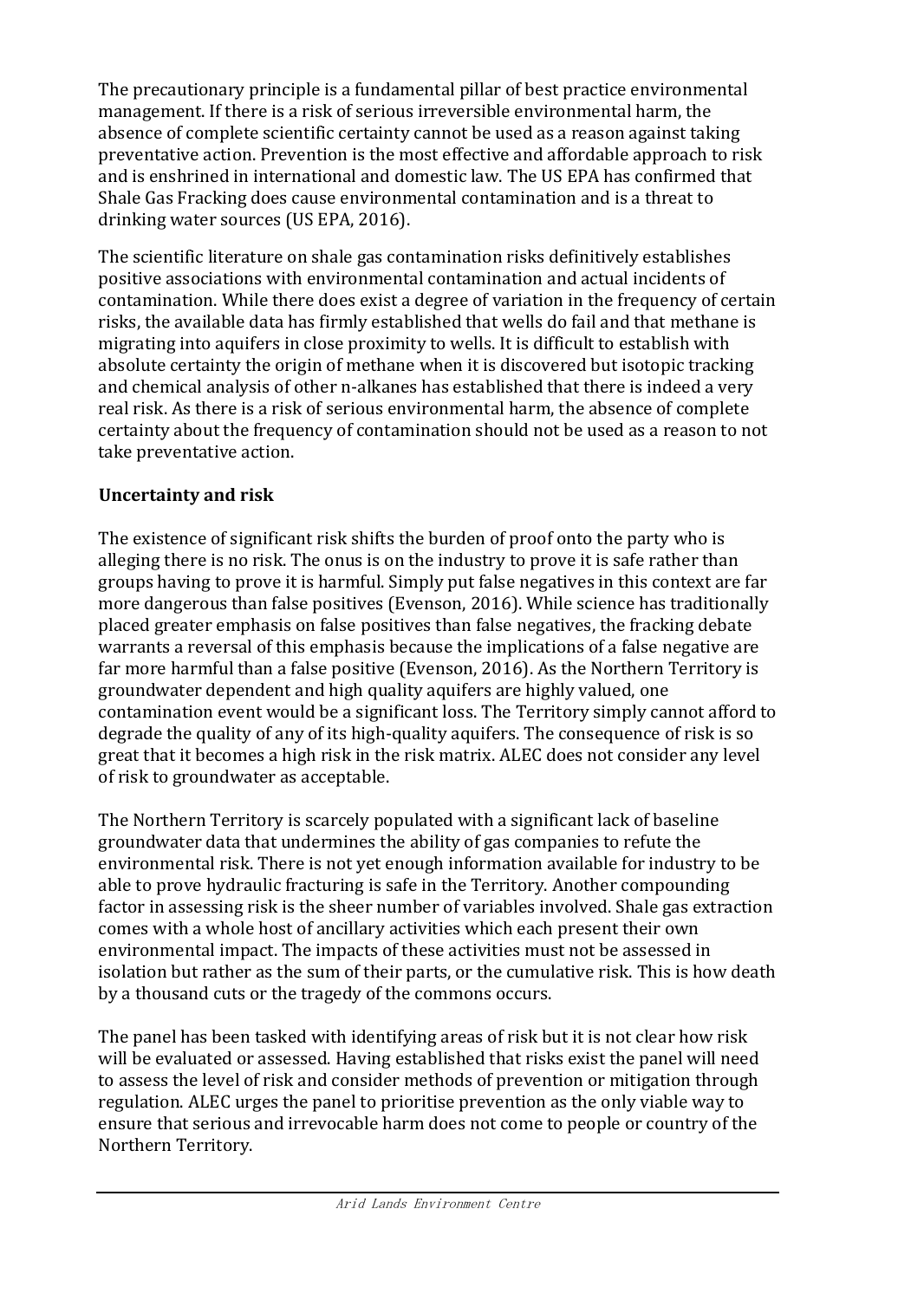The remainder of the submission will outline the key areas of risk posed by hydraulic fracturing through presenting scientific, academic and media evidence establishing harm under each, and concluding that hydraulic fracturing and shale gas production is simply not worth the risk.

#### **Recommendations**

- That the burden of proof for the safety of fracking is shifted onto industry.
- That avoidance and prevention are prioritised above mitigation.
- That the panel encourage public participation and full transparency over fracking operations.
- That the panel recognise false negatives are far more harmful than false positives.
- That the panel acknowledge that contamination has occurred, wells do fail and that it is no longer a question of whether a risk exists but what level of risk is acceptable.
- That the panel acknowledge preventative action is the only reliable way to ensure aquifers are not contaminated.
- That the panel recommends further government research into groundwater quality for baseline data.

# **Contamination pathways**

There are a variety of ways fracking can cause environmental contamination. Contamination can occur through well failings, barrier failing, waste water pond leakages, increased connectivity between aquifers, injection of water into aquifers and secondary chemical spills. There are documented instances of each scenario mentioned above which is contributing to the overall picture of the industry as a risk to groundwater systems. Wells have a limited lifespan and they are vulnerable to corrosion from underground salts and fracking additives. Sustained well pressure, construction issues and the presence of natural faults are multiplying factors in the risk of well failures (US EPA 2015). Leaking gas wells have been recognised as a mechanism of subsurface methane and heavier n-alkanes migration through aquifers or into the surface for many years (Ingraffea *et al* 2014). Well failure occurs due to hydrostatic imbalance, inappropriate cement density, inadequately cleaned bore holes, premature gelation of cement, excessive fluid loss, high permeability in the cement slurry, cement shrinkage, radial cracking and poor interfacial bonding (Ingraffea *et al* 2014).

Zonal isolation is compromised through barrier failure or failure of well integrity. This is one of the primary pathways for leakages and water contamination that is occurring in unconventional wells. As the distance between fractures in the shale formation decreases there is a greater possibility of linkages within and between aquifer systems. This risk is heightened in the Territory context as gas companies are proposing to drill multiple horizontal wells from each single vertical well, thus there are increased threats of frack hits and well communication events (Food and Water Watch, 2015).

A comprehensive review of all water quality investigations into shale gas fracking in the United States showed that 69% of research papers demonstrated a positive association or actual incidence of groundwater contamination in areas in close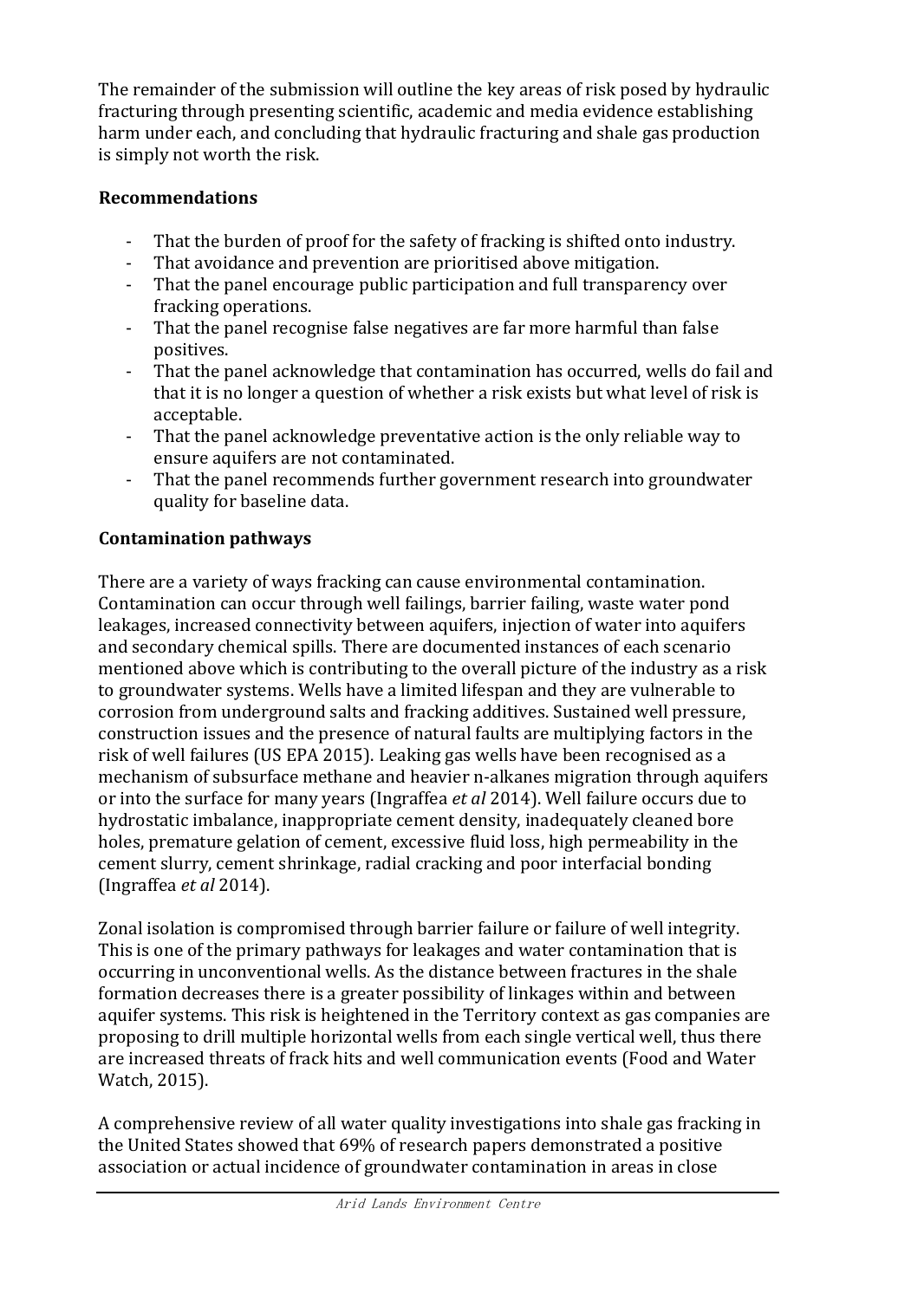proximity to gas wells (Hays & Shonkoff 2016). While there is no industry wide measurement on failure rates, industry and academic research has documented rates varying between 1% and 16%. This means despite the industry suggesting they can completely mitigate that risk there will always be variables that contribute towards well deterioration and corrosion. Well casing failure rates have been documented to be significantly higher in unconventional wells than conventional wells (Ingraffea *et al* 2014). An average failure rate of unconventional shale wells in Pennsylvania was documented at around 9.5% (Ingraffea *et al* 2014). This does not account for the risk of abandoned wells. Despite engineering advances, well failure is an everyday reality for the gas industry.

While it is possible to infer the behavior of fractures at the depth of the shale formation it is not possible to know exactly how the host rock is responding to the hydraulic fracture. For example the length and breadth of each fracture is not exactly known. Fracking activities are essentially an experiment in each location as each "target formation" has a unique geochemical and hydrological signature. There is thus an absolute limit on the capacity to monitor the movement of materials in the deep shale formations of the Territory.

A significant uncertainty of the industry is the fate of produced water that is not recovered after each frack. Between 40% and 60% of slick water that is used to fracture the target formation is not recovered (Kondash *et al* 2017). The industry is unable to explain where this water is moving or how it is able to monitor its migration through formations. Evaporation ponds are being abandoned in Queensland as the preferred method of produced water disposal because of contamination incidents and flood risks (Qld Department of Environment and Heritage Protection, 2016).

## **Methane contamination**

One of the key challenges in establishing the incidence of contamination in shale gas extraction has been monitoring the migration of methane and contaminants in aquifers. Isotopic tracking of biogenic vs thermogenic sources of methane has proven successful in identifying the source of methane within contaminated aquifers. Elevated levels of thermogenic methane (arising from shale depth formations) have been discovered in aquifers in close proximity to active gas wells, thus establishing a definite causal connection between fracking activities and methane contamination of groundwater (Osborn *et al* 2011). It is has been firmly established that proximity to unconventional gas developments in Pennsylvania is associated with elevated concentrations of methane in groundwater (Ingraffea *et al* 2014).

Thermogenic methane found in aquifers is a result of hydraulic fracturing as it is formed at shale depth whereas biogenic methane is formed at shallower depths from recent microbial action. Another way of demonstrating aquifer contamination from shale activity is the ratio of ethane to methane discovered (Darrah *et al* 2014). Ethane is found in higher concentrations in shale gas deposits so its presence in aquifers is indicative of contamination or increased connectivity between aquifers.

Shale formations are generally of very low permeability, hence the need for hydraulic stimulation. This means that natural migration of gas would only occur over periods of geological time. Elevated levels of methane in aquifers, in contrast to historical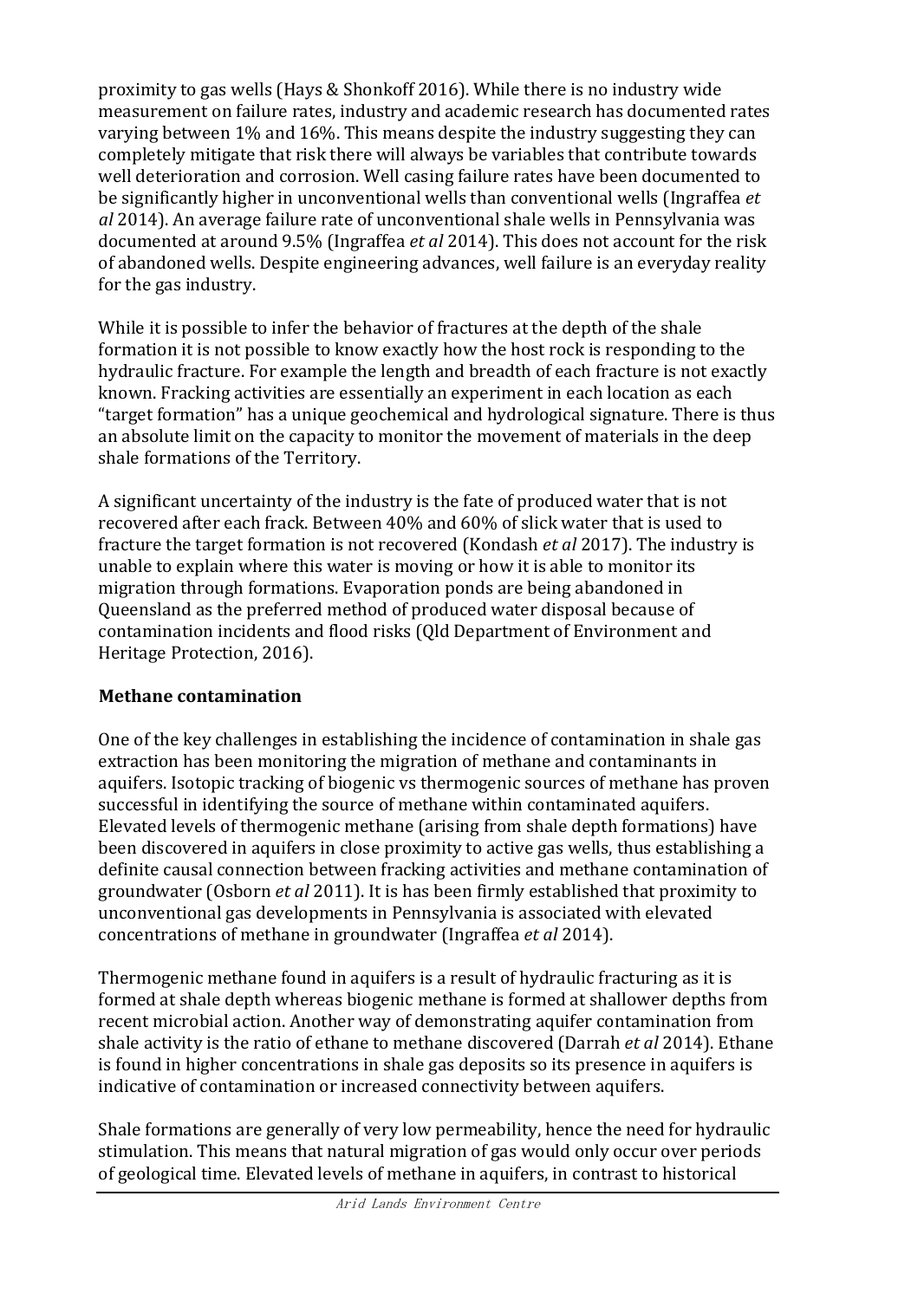levels suggests that new pathways between geological layers and aquifers are being created by hydraulic stimulation (Jackson *et al* 2013). The discovery of elevated levels of methane, higher chain hydrocarbons as well as elevated concentrations of heavy metals demonstrates there are contamination pathways between aquifers and shale gas formations experiencing hydraulic stimulation (Jackson *et al* 2013). Hazardous levels of methane gas were discovered within 1km of an active well above the Marcellus shale in the US (Jackson *et al* 2013).

It is now definitively proven that methane released from hydraulic fracturing is entering groundwater systems and drinking water aquifers, despite assurances to the contrary from gas companies (see APPEA link). The US EPA has confirmed this connection between fracking and methane contamination (US EPA 2016). The speed of natural gas migration is quite slow through these formations so it may take a long time before the full impact of increased permeability is known. This is one reason why baseline studies and long term monitoring data is absolutely vital. In some wells in the US methane migration was not discovered until many years after the first well was sunk. This means that fracking activities may be contributing towards methane migration well before it is detected, but at that point it becomes too late to prevent further migration. This also strengthens the case for precaution.

#### **Recommendations**

- That more research is commissioned into understanding the mechanisms of gas migration.
- That the Territory Government acknowledge and accept the evidence coming out of the US that establishes a causal connection between fracking and methane contamination.

## **Other contaminants**

More research from the United States shale gas context has discovered contamination of groundwater systems with heavy metals such as selenium, strontium and barium. While heavy metals and other elements are naturally occurring, several investigations have shown a positive causal connection between elevated concentrations in an aquifer and proximity to an active well site (Fontenot *et al* 2013). This study showed that the highest levels of selenium occurred in sites closest to an active well. Historical levels of selenium, arsenic and strontium were below levels measured in the active wells by a significant margin. This means that in addition to methane contamination, hydraulic fracturing is causing the migration and subsequent concentration of heavy metals in groundwater systems. Radon gas has also been positively associated with shale gas production in hazardous concentrations (Casey *et al* 2015). This is what leads to the risks associated with disposal of produced or flow back water. CSG activity in NSW has caused environmental contamination of waters with high levels of uranium. SANTOS was fined by the NSW Environmental Protection Authority for contaminating an aquifer with uranium up to 20 times the normal environmental concentrations (Nicholls, 2014).

Chemical spills and produced water leakages are a reality of operating in the unconventional gas industry. Estimates range from 4-11 spills per 100 wells in the US. According to the US EPA the most common cause of spills are blowout prevention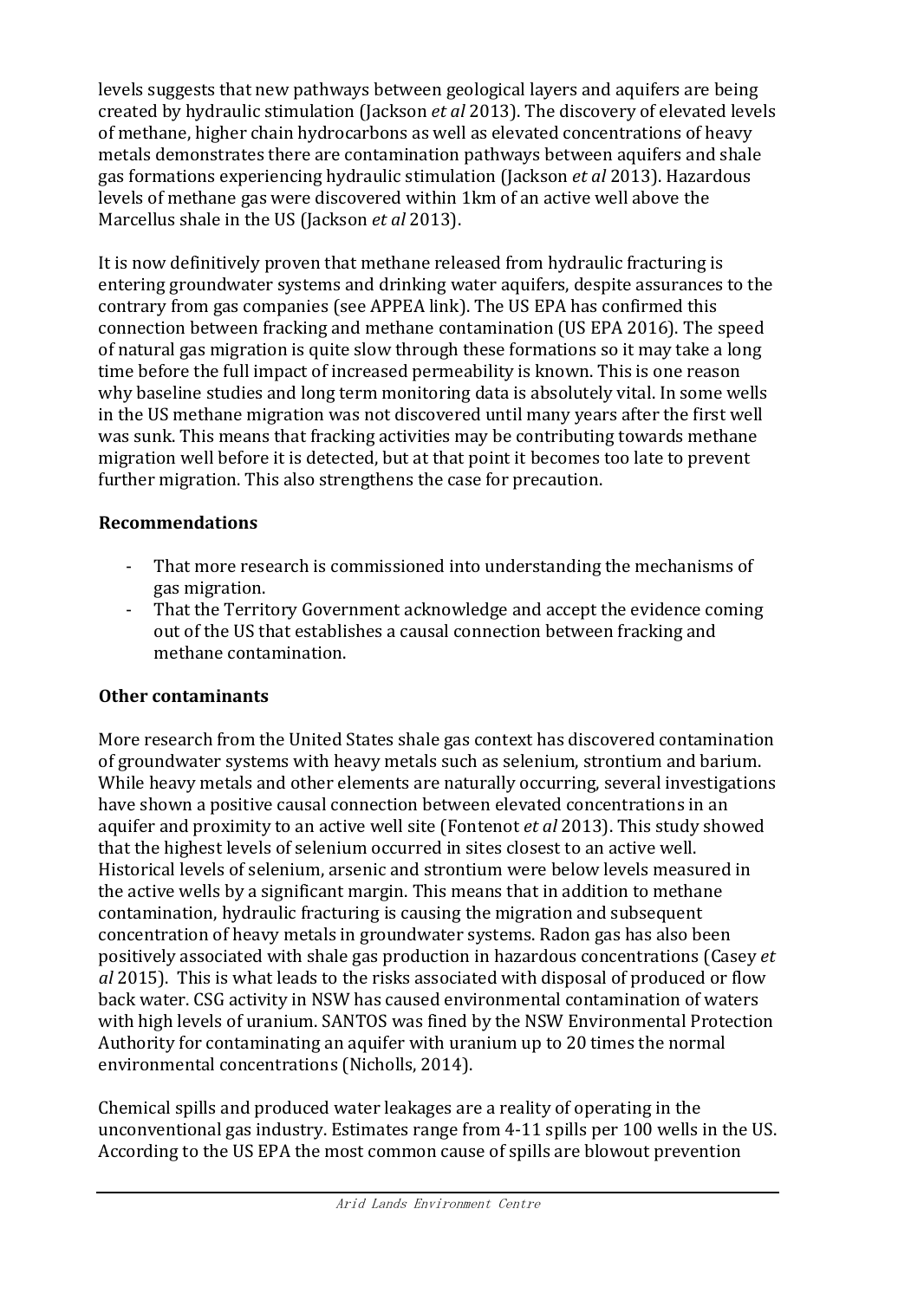failure, well corrosion and failed valves (US EPA 2016). Of the documented spills 64% reached soil and 10% reached surface water sources (US EPA 2016).

# **Depressurisation and drawdown**

Aside from the risk of contamination, development of the shale gas industry is an additional stress on the groundwater resources of arid Australia. The Territory is a groundwater dependent region that is already challenged with managing competing water demands. Several aquifer systems in the Territory are already overallocated and many do not have potable water quality (ABC News, 2015). Shale gas extraction requires immense amounts of water through the use of slick water in horizontal fracks. It is not clear where the industry intends to source this water from but drawdown will inevitably result.

According to some estimates the water yield required for hydraulic fracturing may exceed the sustainable annual yield of some aquifers (Australian Council of Learned Academics, 2013). In other basins the annual yield required for fracking is a significant fraction of the annual extraction from that basin. It is thus environmentally irresponsible to allow fracking in these areas as they may displace existing economies and communities. For some basins with low annual extractions, withdrawal will prove fatal. The slow rate of recharge, over geological time, means there is the very real risk of basins disappearing over a long period of time.

Climate change is projected to decrease the rate of groundwater recharge and increase the rate of evapotranspiration in Central Australia (Federal Department of Environment and Energy). Groundwater systems are thus likely to become increasingly stressed over the coming years. These resources are needed to support human and non-human life for many generations to come and it is vital that over allocation is avoided. The Northern Territory does not have a sufficient understanding of the volume and quality of all groundwater systems. There is not enough baseline data to be able to ensure the industry will not compromise the water security of the Northern Territory.

## **Recommendations:**

That baseline studies are conducted for all prospective basins with a focus on pressure, water quality and presence of stygofauna

# **The Northern Territory experience**

While gas has been produced in the Northern Territory for some decades, slick water horizontal hydraulic fracturing has not been used on the production scale. The industry does not have experience in fracking procedure for this region and it would thus be an experiment. Despite the lack of Territory experience to draw from there have been several incidents of environmental harm that highlight the risks associated with the industry. Below are a few examples of pollution incidents related to gas exploration and production.

Origin energy has been drilling shale gas reserves through their exploration permit in the Beetaloo sub-basin. Such exploration activities have come across several problems such as hazardous gas and methane leaks. While exploring for gas Origin's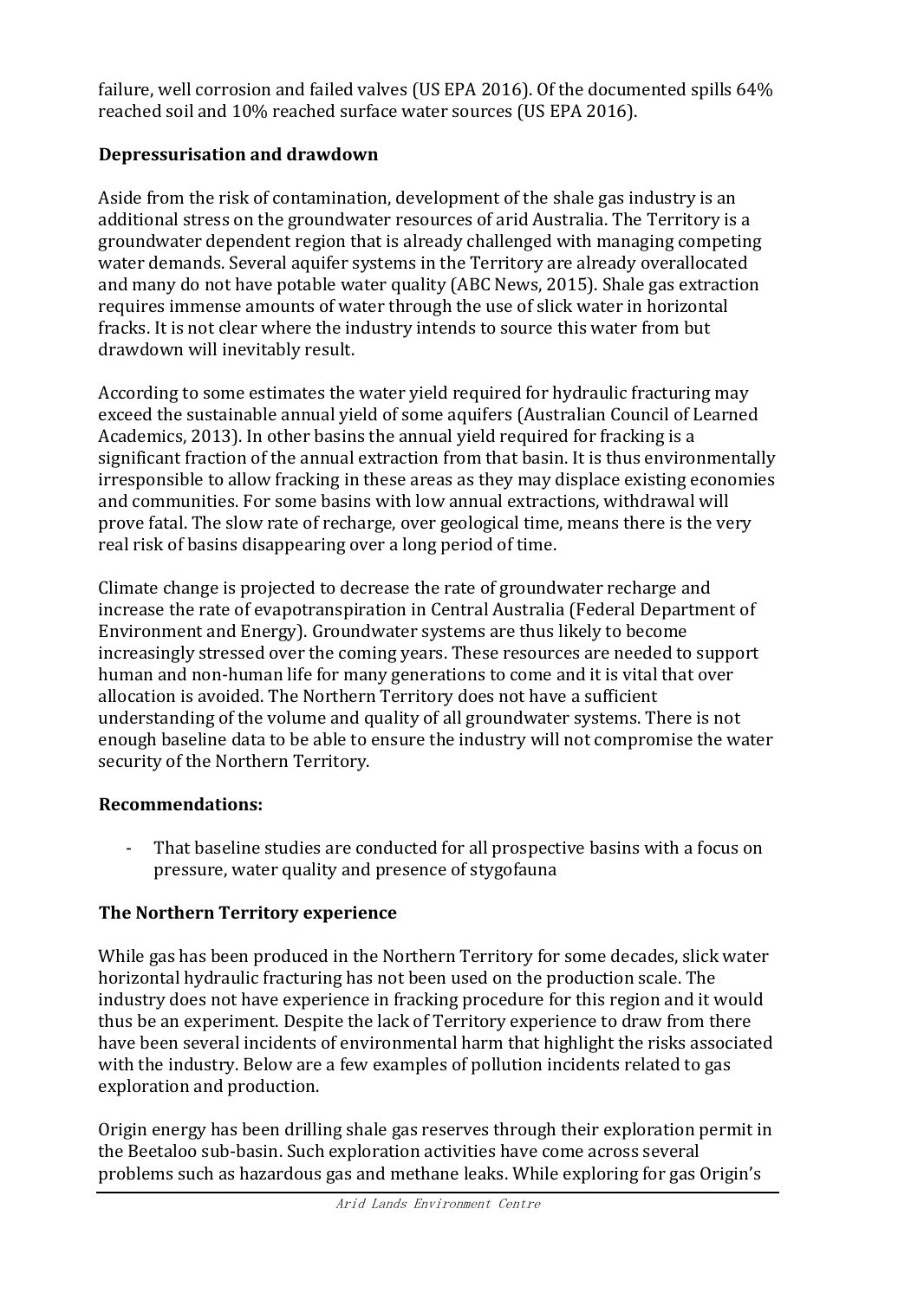own environmental assessment report assessed there being a medium to high risk to groundwater with "serious consequences" (Bardon, 2017). That same environmental assessment identified a risk to groundwater through abandoned wells as they degrade.

A groundwater extraction well in the Beetaloo sub-basin was abandoned after hazardous levels of methane was detected leaking from it. Although the source of this gas was not confirmed, it is illustrative of the lack of understanding of aquifer connectivity and gas operations.

An exploration well drilled in the Georgina basin was discovered to be emitting high levels of Hydrogen Sulfide. Hydrogen sulfide is often found alongside natural gas deposits, referred to as 'sour gas'. One of the fracks at Baldwin -2Hst1 in this basin experienced a shallow well casing failure (Baraka Energy). The well was abandoned due to hazardous levels of hydrogen sulfide emissions. Natural gas extraction and processing accounts for one of the greatest contributions of global atmospheric hydrogen sulfide emissions (US EPA, 1993). The gas is routinely detected around natural gas extraction and processing facilities (US EPA, 1993). The concentration of hydrogen sulfide in the atmosphere is a risk to public health.

The Mereenie conventional gas field has been producing gas for many decades. The site has not been without issue. Spills have been reported in the media from those fields but they were not officially recorded as an environmental incident because the field is regulated through the Department of Resources. [\(http://aliceonline.com.au/2012/03/15/fracking-the-centre/\).](http://aliceonline.com.au/2012/03/15/fracking-the-centre/).) This highlights a risk of regulating the industry through the Department of Resources which is not

adequately equipped or prepared to investigate the environmental issues of these projects while it encourages and promotes gas exploration.

Water has been injected to stimulate gas flow in the wells at Maereenie but this is separate to the slick water horizontal fracking that is the subject of this inquiry. The industry is trying to play down the risks of fracking by suggesting the Mereenie field is an example of the industry already in practice when they are very distinct processes. Slick water horizontal fracturing is at greater depths and lengths and results in far more fractures than what is already occurring at Mereenie.

In the late sixties the Territory Government was talking up a proposed experiment with the use of nuclear weapons for the production of shale gas (Centralian Advocate 2/3/67). This plan was only abandoned when experience from the US showed that it unsurprisingly produced highly contaminated gas and water. This goes to show how experimental the industry's approach to gas production has been and the fact that companies will be forever attempting to improve the technologies they use. It is also reflective of the somewhat reckless culture of exploration that continues to have impacts in the Territory today.

The previous NT Government was highly supportive of fracking going ahead and was actively helping to promote the industry. It was the most supportive of any of the governments in Australia, advertising to convince the public of its safety, proposing liquid-to-gas plants, pipelines and approving Origin Energy to frack in Amungme in the Beetaloo Basin to occur one day after the election that saw the end of the Giles Government. This is part of the explanation for the lack of social licence and poor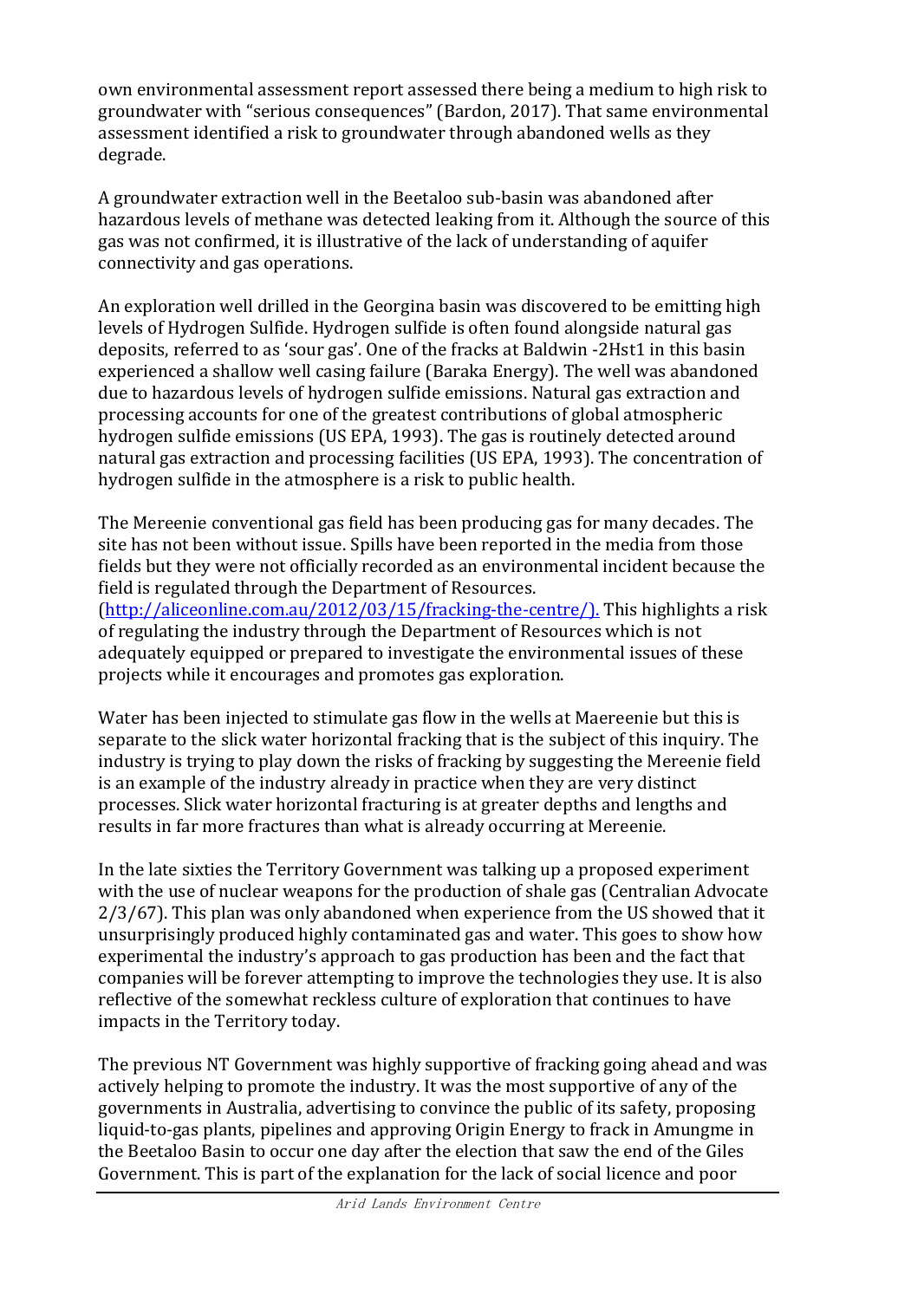public confidence in the ability of Government to adequately regulate the industry. The past government has been criticised for its lack of transparency in approving fossil fuel development and was perceived has having inappropriately close ties with industry (Aikman, 2016). It is difficult for the Government to be seen as an objective regulator when it was actively promoting and financing the growth of the industry.

In 2014 there was a chemical spill of fluids associated with gas production after a truck overturned on the Plenty Highway (ABC NEWS, 5/6/14). The chemical spilled was Nalco EC9356A which is a highly toxic agent used in the oil and gas industry. The regulation of chemical transport and risks in remote regions along rough roads is a significant challenge for the industry and government. Accidents will continue to occur and there will only be a higher risk with more trucks on the road if shale gas production is permitted.

The above examples demonstrate that it is impossible for companies to completely guard against unforeseen circumstances and accidents; which is compounded by a culture of not providing full disclosure of these incidents. Enough accidents associated with gas production in the Territory have already occurred to reasonably suggest there is indeed an ongoing risk to the environment.

## **Recommendations**

- That the panel acknowledge the history of the gas industry in the Territory has not operated with full transparency and regulatory compliance that has set a dangerous precedent for future regulation.
- That the panel acknowledge there are non-preventable risks associated with the remoteness of some parts of the NT including transport accidents and chemical spills.

## **Regulation and governance**

It is widely recognised that the industry will need to acquire a social licence in order to operate legitimately in the Territory. This social licence can only be gained if the public is confident in the ability of government to prevent harm through proper environmental regulation. However regulation of petroleum resources is not done through an environmental or social perspective. The industry tasked with compliance and enforcement is the same department tasked with promoting the industry and facilitating expansion. This obvious conflict of interest prevents proper transparency and accountability of the industry.

A serious challenge for environmental regulation in the Territory is the remoteness of well sites. This poses a challenge for the resourcing of monitoring and compliance activities because it becomes a choice for companies to disclose any incidents themselves. Self-reporting and compliance is not as strong as government oversight. Not all environmental incidents occurring on mining sites are reported so considering the remoteness it is possible that incidents will occur without public awareness.

# **An inadequate regulatory framework**

ALEC also has serious concerns about the resourcing and compliance capacity of government considering the history of environmental regulation in the Territory. As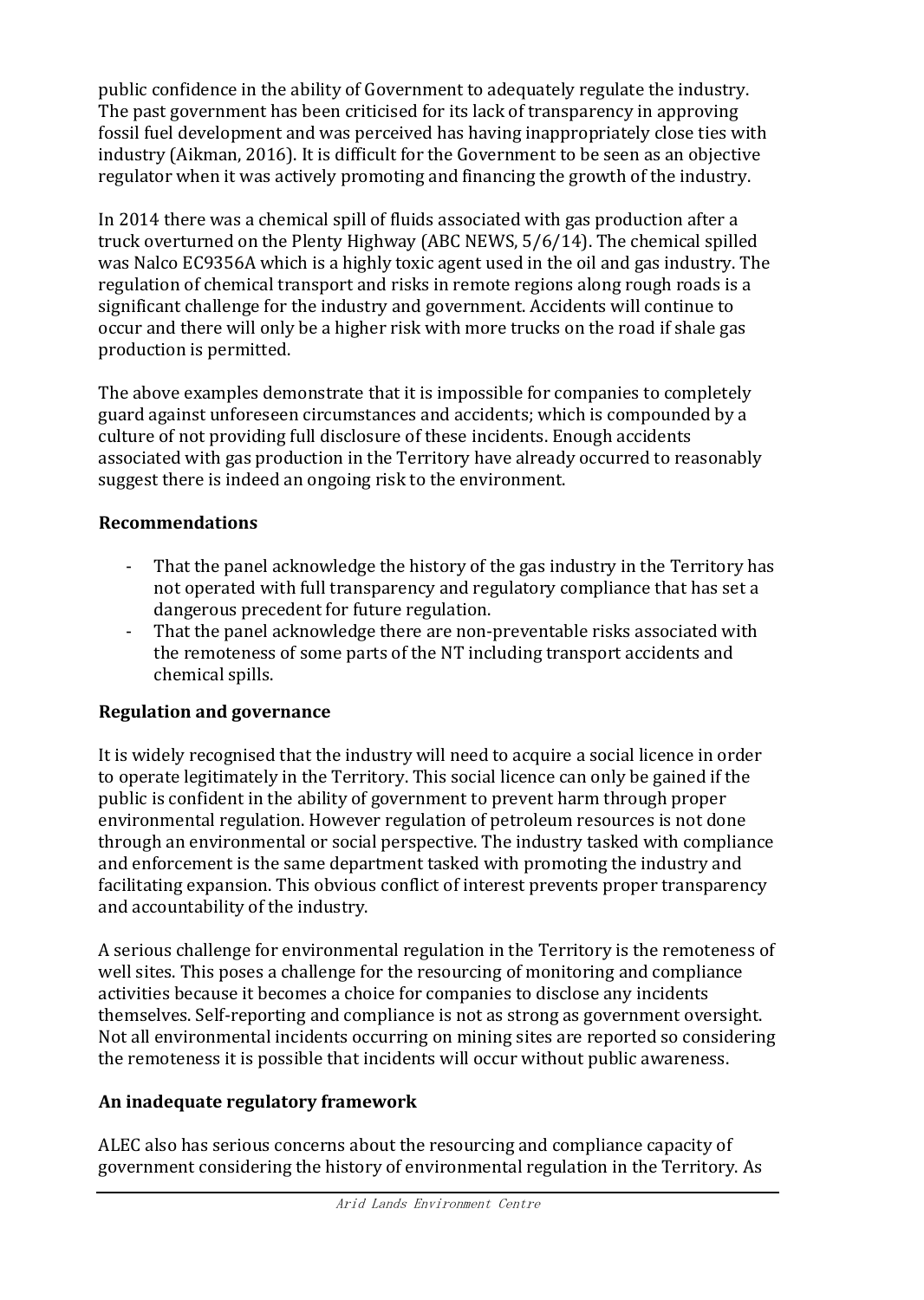it currently stands petroleum activities are exempt from environmental licences under the Waste Management Pollution Control Act and the Water Act. While the Government is intending to reform these laws, it still remains largely uncertain what form a robust regulatory system could take. Regulation should not be used to provide financial and investment security but rather as a way of ensuring the sustainable use of resources, which at times demands prevention rather than mitigation.

Access to information about petroleum activities is severely limited in the Northern Territory. Applications for exploration and production licences are not open to public scrutiny and the price of such access is cost prohibitive. If a pollution event occurs, like that which has been alleged in the Mereenie aquifer (See AliceOnline article), the incident is confined to the Department of Resources and is not open for public scrutiny. It is difficult, if not impossible to get public access to information on these events due to the exemption under the WMPC Act.

One of the bodies tasked with investigating the unconventional gas industry is the Government and Industry Social & Environmental Research Alliance (GISERA). This organisation is a partnership between CSIRO and five major gas companies. It conducts research into the environmental issues associated with unconventional extraction, such as fugitive emissions. Such a partnership has been designed to garner support for the industry by investigating the impediments for a social licence. Industry has a financial interest in the outcome of this research that has been noted by the Australia Institute (Grudnoff, 2016). The Australia Institute has found that because of the organisations governance structure and strategic research priorities there is a real possibility of perceived or actual bias in their findings (Grudnoff, 2016). Environmental or farming groups do not have representation in the alliance. This makes it possible for industry to guide the direction of research and influence the findings to construct a particular view about unconventional gas production.

Assurance given by government and corporations, with the best professional expertise available, provides no guarantee that there will be adequate protection from mishaps or unforeseen consequences. Full regulatory compliance and corporate accountability is not guaranteed in the Territory. The review into water extraction licences since 2012 is evidence of this (Crothers *et al* 2015). Despite the existence of safeguards and government assurances, the track record of this industry does not inspire much confidence in the commitment to such assurances. There will need to be a considerable shift in regulatory and enforcement culture if companies are to be held properly accountable to environmental obligations and commitments made to the people of the Northern Territory.

Unlike other extractive industries, shale gas poses the greatest risks during exploration. Exploration means that fracturing is occurring before production has even begun. As it currently stands there are inadequate provisions for environmental bonds for petroleum activity. This means that any harm that may result from exploration is not insured and companies are not financially liable for environmental damage during the exploration phase.

ALEC was initially open to the potential of shale gas production within a strict and robust regulatory approach. This position has since become untenable because of more evidence emerging on the inability of regulation to prevent environmental harm in the US and Queensland. ALEC is also concerned about the ability of the government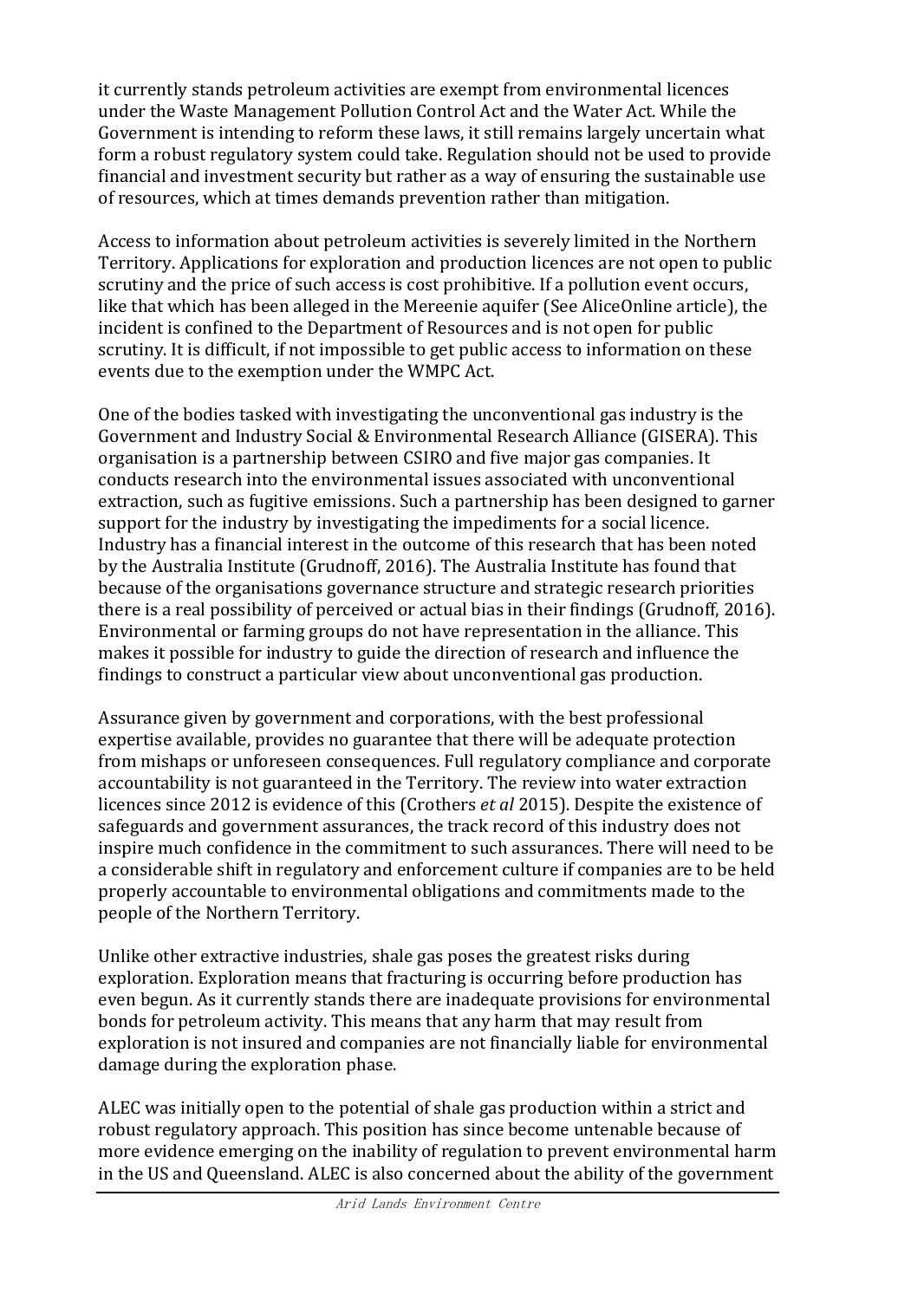and industry to regulate itself considering the influence of industry research and lobby groups that are undermining the integrity of the science about the environmental risk.

While ALEC remains committed to the moratorium on hydraulic fracturing, if fracking were to go ahead ALEC urges the panel to consider imposing best practice and strict governance structures and regulatory frameworks. This means enforcing both minimum baseline standards for well construction and also prescriptive standards. There needs to be robust and adaptive monitoring regimes in place that assess the total emission profiles of wells as well as aquifer connectivity and quality. In the event of contamination there should be a reversible burden of proof that presumes the company is responsible unless they can prove otherwise. If companies maintain fracking is safe then they should accept this rebuttable presumption of liability for water pollution. The 'reverse onus' provision is a key provision of the *Illinois Hydraulic Fracturing Regulatory Act* considered one of the most comprehensive regulatory regimes in the US. There should also be mandated no-go zones around human settlements, sacred sites and areas of high conservation value.

#### **Recommendation:**

- That a reversible presumption of liability applies to the industry in the event of water contamination.
- That the Panel acknowledge the integrity of research into unconventional gas by government bodies are exposed to risks of actual or perceived bias because of industry funding.
- That the findings of industry sponsored research is carefully critiqued.
- That the panel urges the NT Government to move enforcement and compliance of petroleum activity into the Environment Protection Authority.
- That the NT Government establish an Independent Commission Against Corruption to investigate the granting of petroleum licenses and government support to enable financing of coal and gas projects.

## **Fugitive emissions and climate**

Australia has ratified the Paris Agreement which is a legally binding obligation to keep warming below 20C. In addition to this, the Northern Territory has committed to 50% renewable energy by 2030. These commitments are based on the understanding that there is only a limited carbon budget remaining for the entire globe. The vast majority of the remaining fossil fuel reserves must stay in the ground to avoid accelerated catastrophic global climate change. Of the unconventional gas reserves, a minimum of 80% must stay in the ground, if not all new sources, to provide a good chance at avoiding more than 20C of warming (Steffen *et al* 2017). If gas infrastructure and facilities continue to be developed we will be further cementing our dependence on fossil fuels at a time when we need to be transitioning away from them. While gas does undeniably have a role to play in domestic energy needs, conventional sources will be sufficient provided there continues to be increased investment in renewables (Steffen *et al* 2017).

The entire carbon profile of the gas industry and associated processes is unknown in Australia. There are significant gaps in the data on upstream and downstream impacts which means that the total emissions accounted for in Australian's database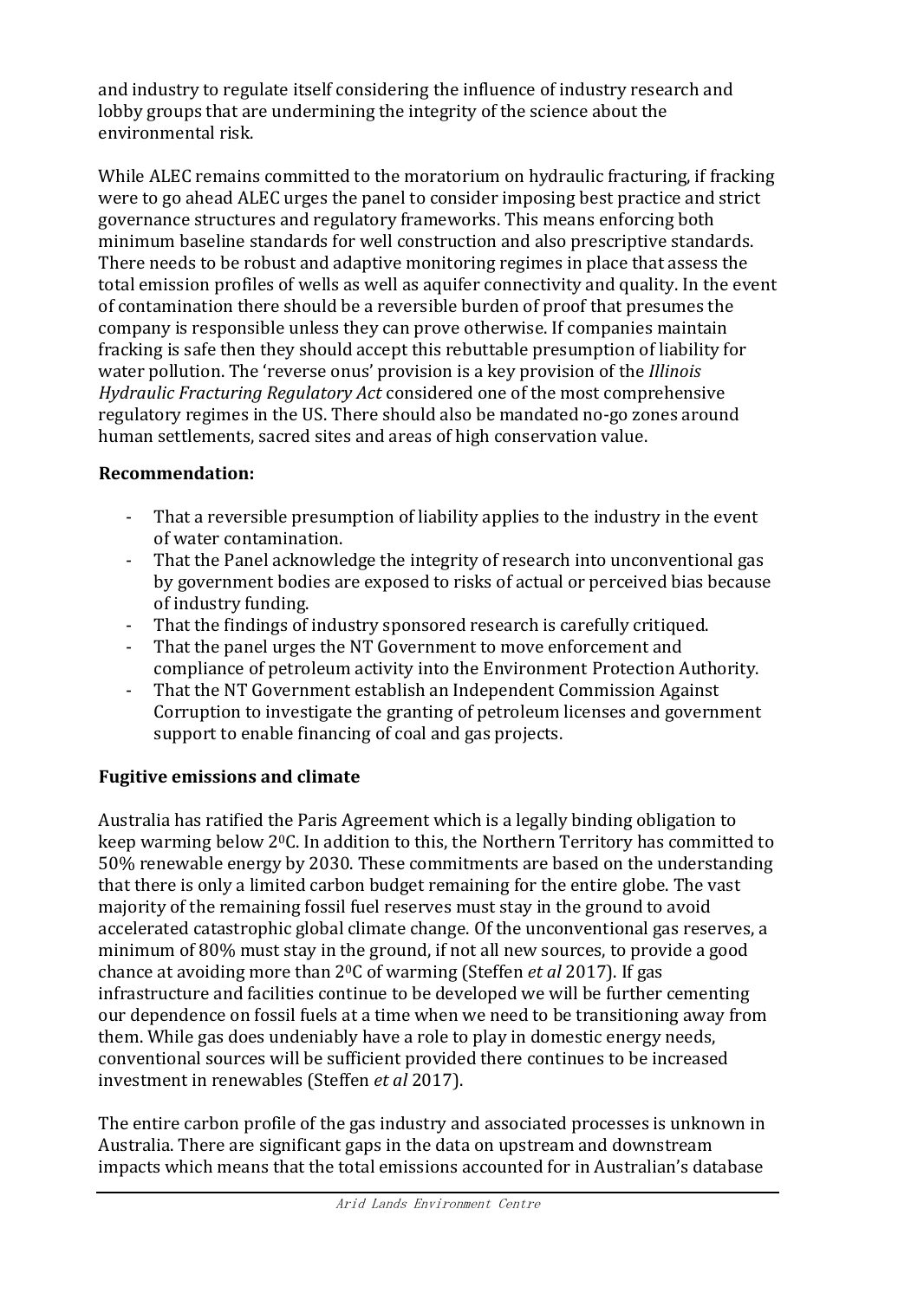are potentially vastly underestimated (Maher *et al* 2014). Methane is a highly potent greenhouse gas, up to 70 times more potent than  $CO<sub>2</sub>$  over a 20 year period, so it is absolutely vital that its contribution to global warming is fully understood. Fugitive emissions result from flaring and leaking along the process of extraction, processing and transport. While there is no consistent data available for the fugitive emissions from fracking it has been demonstrated that as little as 4% of produced gas escaping as fugitive emissions will undermine the potential carbon savings made transitioning from coal (Few *et al* 2017). Estimates of the total emissions lost through upstream, midstream and downstream range from 2.3-11.7% which means there is a high chance many wells are as polluting as the combustion of coal (Caulton *et al* 2014). Australian investigations into air quality have shown higher concentrations of atmospheric methane and CO<sup>2</sup> in CSG fields than areas without wells (Maher *et al*  2014).

Fugitive emissions, increased barriers to investment in low carbon technologies and the high operating cost of fracking operations undermines the role of gas in meeting global temperature goals. Full-scale development of shale gas is likely to increase the mitigation cost and effort required to meet global climate targets (Few *et al* 2017). There is no evidence to justify the claim that gas is a viable transition fuel away from coal. Some gas power stations in Australia emit more carbon dioxide than coal fired power stations (Steffen *et al* 2017).

Ethane is also emitted during the extraction, processing and transportation of natural gas. This is also a much more powerful greenhouse gas than  $CO<sub>2</sub>$  and global emissions are rising sharply in part due to the growth in unconventional gas production. This gas is not monitored so it represents another great unknown in the equation that further increases the greenhouse contribution of fracking. While global ethane levels were decreasing there has been a sharp rise since 2010, which is likely due to the rise of unconventional gas production (Kort *et al* 2016).

## **Recommendations:**

- That an independent investigation into fugitive emissions from conventional and unconventional sources is urgently undertaken by the NT Government to establish an understanding of the impacts on National Greenhouse Gas reporting.
- That the industry conduct lifecycle assessments of shale gas wells and measure fugitive emissions of the up, mid and down-stream processes.
- That gas companies commit to providing transparent information about air quality and fugitive emission monitoring results.

## **Health**

Shale gas production and its associated activities have had profound impacts on the health and wellbeing of communities in the United States (Concerned Health Professionals, 2016). Air quality data around processing, compaction and drill sites have demonstrated elevated levels of hydrogen sulphide, methane, ethane, benzene, ozone and other chemicals. All of these pose significant risks to human health. Several health conditions have been correlated with proximity to gas infrastructure. The range of conditions and diseases include: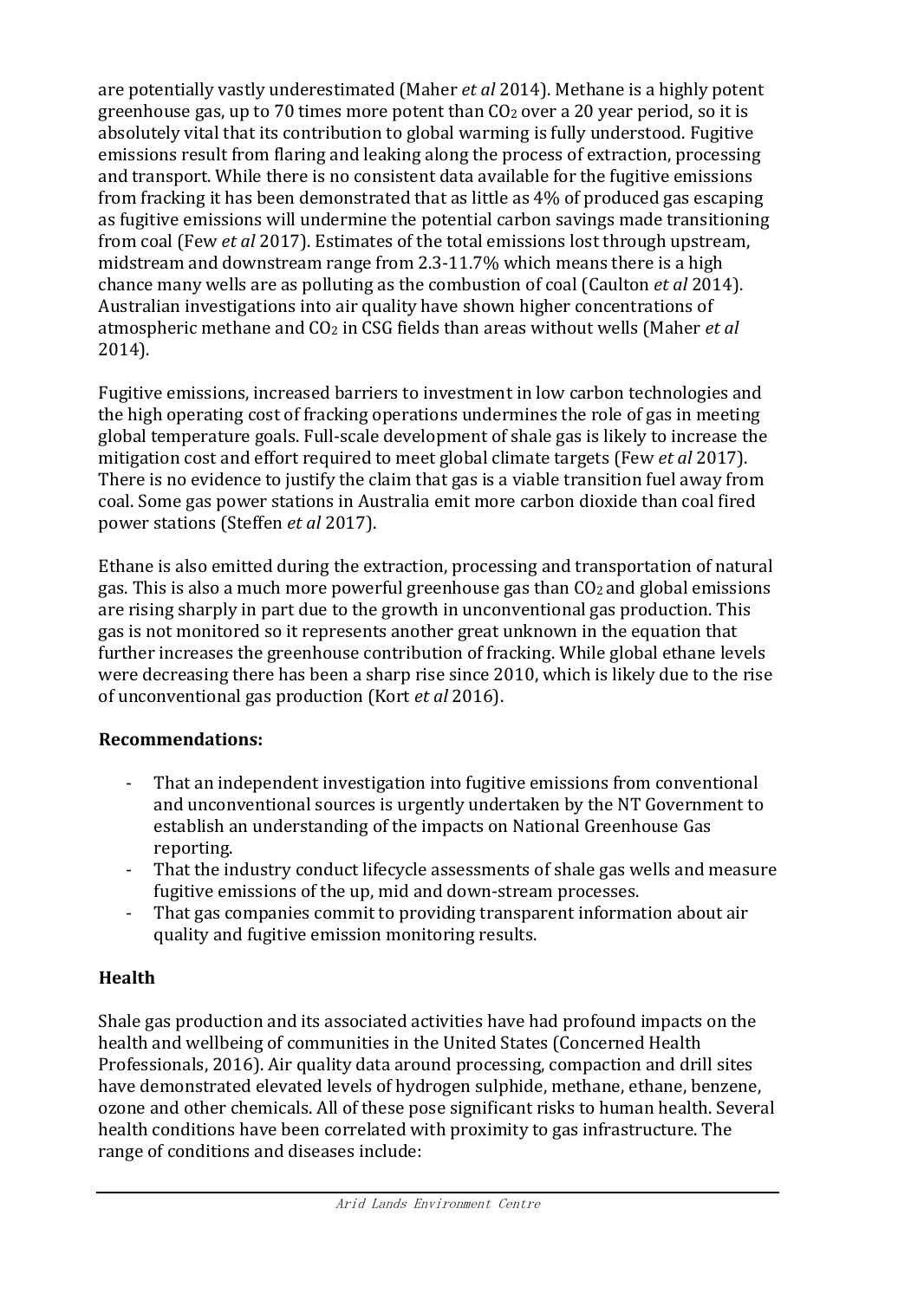- Increased incidence of asthma (Concerned Health Professionals, 2016)
- Increased hospitalisations for a range of problems, including occupational accidents.
- Skin and respiratory problems.
- Elevated risk of problematic pregnancies, premature birth and low birth weights.
- Exposure to endocrine disruptors and carcinogenic compounds could lead to the increased incidence of chronic disorders.

A comprehensive literature review on the impacts of shale gas extraction on air quality showed that 87% of papers reported a reduction in air quality (Hays & Shonkoff, 2016). This paper shows a positive association with fracking activities and the emission of hazardous compounds.

In addition to the physical health effects of gas production there are also profound social changes that can occur because of the influx of FIFO workers and changing demographics. The increase in male workers, typically associated with gas production and exploration causes a masculinisation of communities. This can drive demand for services such as brothels and strip clubs as well as increased prevalence of gendered violence and sexual assault. FIFO workforces are also subject to higher incidences of mental health issues including depression and suicide (Education and Health Standing Committee, 2015). This Inquiry found that mental health was occurring in greater rates in FIFO workforces than the general public but more research was needed to discover the full extent of the problem in order to prevent increased levels of suicide in the future (Education and Health Standing Committee, 2015).

# **Recommendations**

- That there are more baseline health investigations undertaken to ensure that fracking does not have a deleterious impact upon health, especially in remote and vulnerable indigenous communities.
- That the Territory establish large, legislatively mandated minimum no go zones around human settlements and water catchment areas.

# **Aboriginal people**

Almost half of the Northern Territory is held in title under the Aboriginal Lands Rights Act or under Native Title and because of this, they are going to be the most exposed to the industry. Health standards for Aboriginal people in the Territory are consistently below that of non-indigenous people, for example Indigenous people live on average 17 years less than non-indigenous Australians (Altman, 2009). The health impacts mentioned in the *Health* section above will be felt more acutely by Aboriginal people in the Northern Territory. Access to adequate health services is limited by the remoteness of these communities. It is very unlikely that fracking will improve the health of indigenous communities as they often experience a disproportionate share of the burdens without gaining equivalent benefit (Birch, 2016).

The creation of wealth from minerals and petroleum in Australia is often predicated on the expropriation of indigenous land (Altman, 2009). While free prior informed consent, or a right of veto for exploration does exist, it does not guarantee that negotiating parties to a petroleum project have equal bargaining power. Petroleum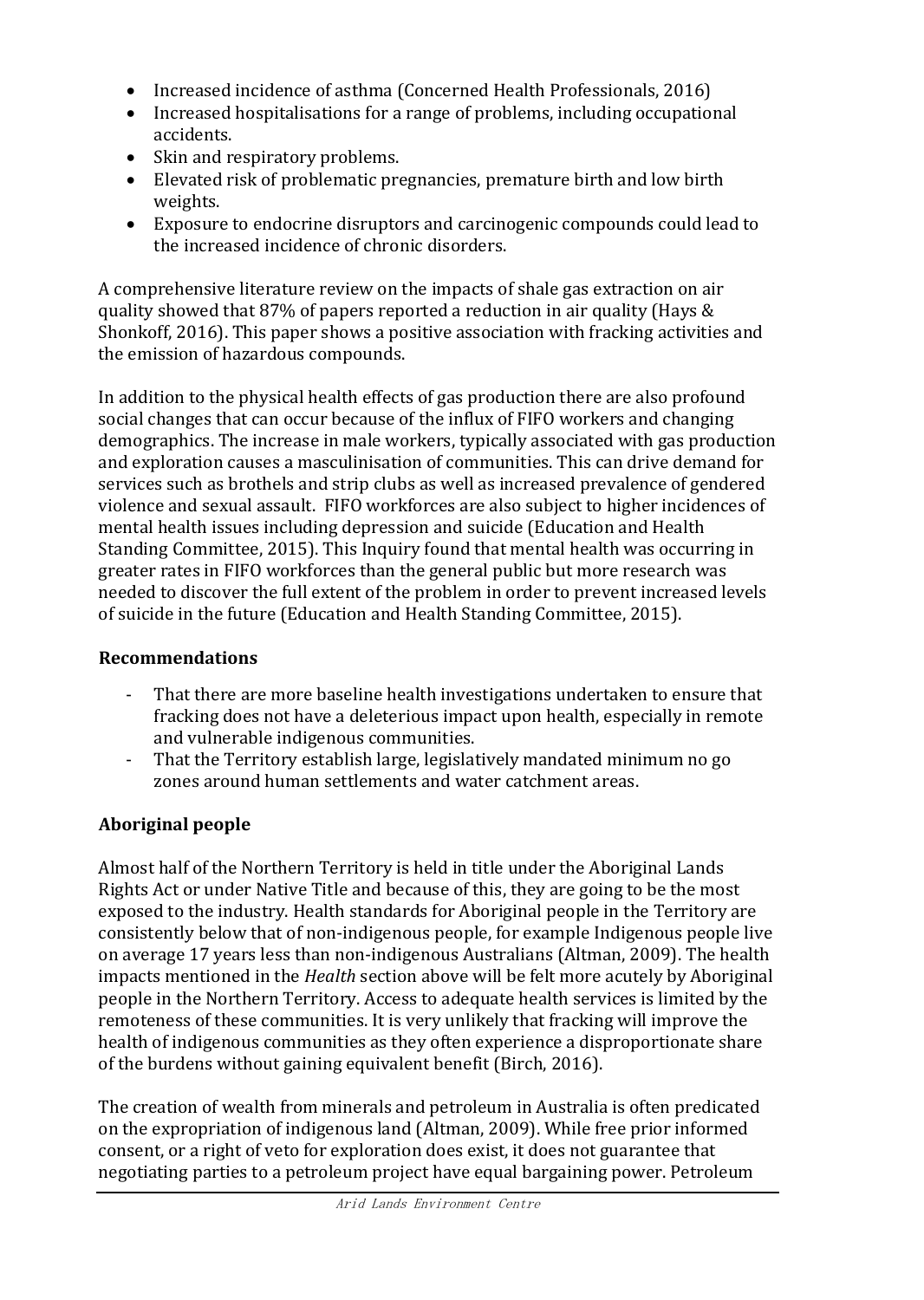licences threaten indigenous people's connection to land by making it harder to make a successful claim of Native Title (Altman, 2009). This is because mining leases frequently extinguish consistent connection to culture. Nonetheless, Native Title will not guarantee economic benefits from fracking because mineral rights are not included in the bundle of rights that is Native Title, nor are rights to veto. Mining competes with indigenous interests in the cultural and physical landscape by having a profound impact on the land.

ALEC is critical of the ability of unconventional gas to provide economic value to Aboriginal people as it will likely exacerbate existing issues of inequality and disadvantage. Fracking is likely to increase inequality in health and wellbeing outcomes for Territorians living in remote areas.

#### **Recommendations**

- That the Territory commit to improving health service access and delivery to remote indigenous communities near fracking activities.
- That veto rights for petroleum activities are granted at the production phase.
- That the NT Government investigate the full impact of petroleum production on Indigenous wellbeing and communities.

# **Economy and industry**

Shale gas extraction will compete for access to resources with the dominant agricultural, pastoral and tourist industries of the NT. These industries require open access to land and water for their continued livelihood. Gas exploration is the biggest competitor for agricultural activity in terms of water allocation, clearing and land disruption. The alienation of productive agricultural land for unconventional gas production has caused significant financial losses for farmers in QLD because of CSG production. The surface impact of CSG is comparable to Shale Gas production and because of this it offers an insight into the potential interplay between agriculture and gas production. In 2016 CSIRO released a report demonstrating that CSG infrastructure on average caused losses of 10.9% to agricultural revenue and resulted in an average reduction of \$2.17m in property value through access tracks and lease areas (Marinoni & Garcia, 2016).

Coal seam gas infrastructure has been listed by the Commonwealth Bank as making a property unacceptable security for finance (Market Forces, 2016). There were four gas wells on this property that meant it could not meet the lending criteria of CommBank as it made the property "unacceptable for residential lending purposes". CSG infrastructure is undermining the commercial value of properties and the capacity of owners to receive finance. Fracking in the Territory would have a similar surface footprint so there would also be a risk to landholders on their ability to get finance or insurance from their properties if they hosted wells.

The water demand and environmental footprint of the industry will also have a profound impact on the pastoralist industry in the NT. Grazing cattle is a leading industry for the Territory and requires large quantities of water that cannot coexist with the demand of unconventional gas. Fracking for shale gas in Pennsylvania is causing cattle deaths and diseases through contamination of aquifers and produced water spills (The Nation, 2015). Fracking chemicals are being detected in cattle in the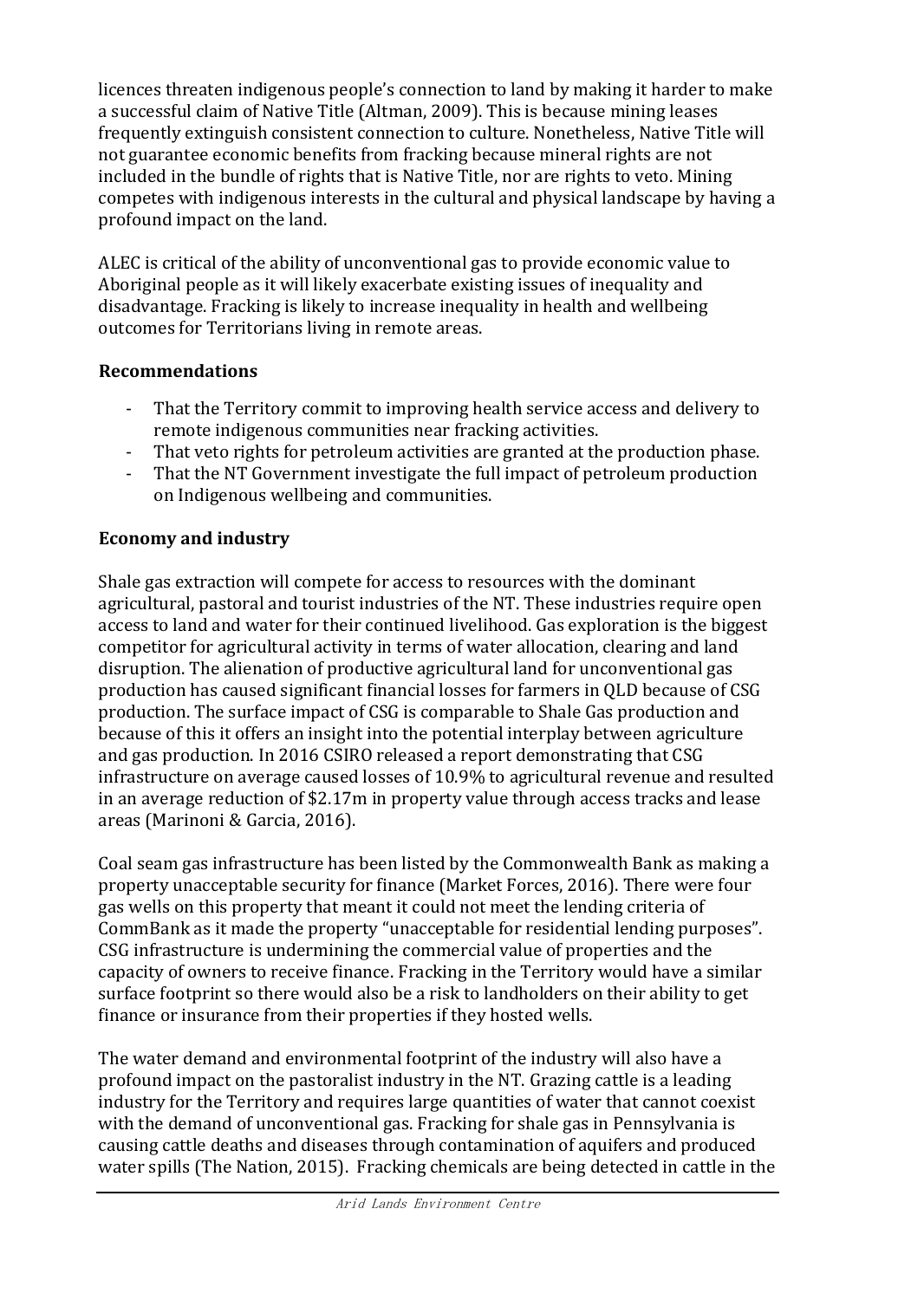US resulting in reproductive complications, neurological disease and gastrointestinal problems (Bamberger & Oswald, 2012). This paper investigated several cattle stations across the US and found many instances of cattle death and disease positively correlated with fracking chemicals. The uptake of chemicals through gas and water by livestock is a pathway to human contamination and disease. Detection of fracking chemicals in cattle could potentially cripple the pastoral industry in the NT, especially considering the value of organic certification, unique to the Territory. Fracking activities are likely to negatively impact on the livelihood of pastoralists and threaten the greatest source of income for the Territory.

Another industry that is highly vulnerable to shale gas production is the tourist industry. This industry is one of the biggest earners for Central Australia. Gas fields have not traditionally been popular tourist destinations. Central Australia is visited because of its perception of pristine, wild and natural landscapes. Petrochemical production, processing and transportation would radically alter that perception of the land it if is allowed to go ahead. Gas flaring, venting, the sound of compression facilities all detract from the amenity of the country and lead to an industrialisation of the landscape that draws people to the region.

#### **Recommendation:**

- That landholders are given veto rights to object to fracking operations on their land due to the economic consequences of doing so.
- That a comprehensive independent economic assessment of the impact of fracking on existing businesses be conducted as part of this inquiry.
- That livestock in the vicinity of hydraulic fracturing are tested for chemicals associated with shale gas production.

## **Gas supply, renewables and markets**

There is a complex interplay between gas and renewable energy. Australia is at a pivotal point in its energy future with energy policy being at the forefront of national discussions. ALEC is concerned that fracking will inhibit investment and growth in the renewables sector. If the infrastructure is built it will commit the Territory to many decades of gas production and compete with the political and economic imperatives to invest and grow renewable energy (Steffen *et al* 2017). Shale gas will compete with renewables for available capital. ALEC implores the panel to recognise this as a risk not just in terms of finance but how it will further undermine our responsibilities to reduce our carbon emissions and increase renewable energy uptake.

Australians pay the highest rate for gas in the world. This is not because of a supply issue but rather a demand and pricing issue as prices are connected to overseas markets and there is limited domestic competition. This is a result of there being five main gas producers that have effectively created a cartel. The Australian Energy Market Operator (AEMO) has noted falling gas demand since 2012 and that increases in prices and supply issues are largely the result of the connection with expensive Japanese and other Asian market (Jericho, 2017). AEMO (2016) has also identified that production from unconventional sources will not alleviate price issues because of the increased cost associated with the exploitation of these reserves. Demand is forecast to greatly fluctuate considering the speed at which Australia's energy system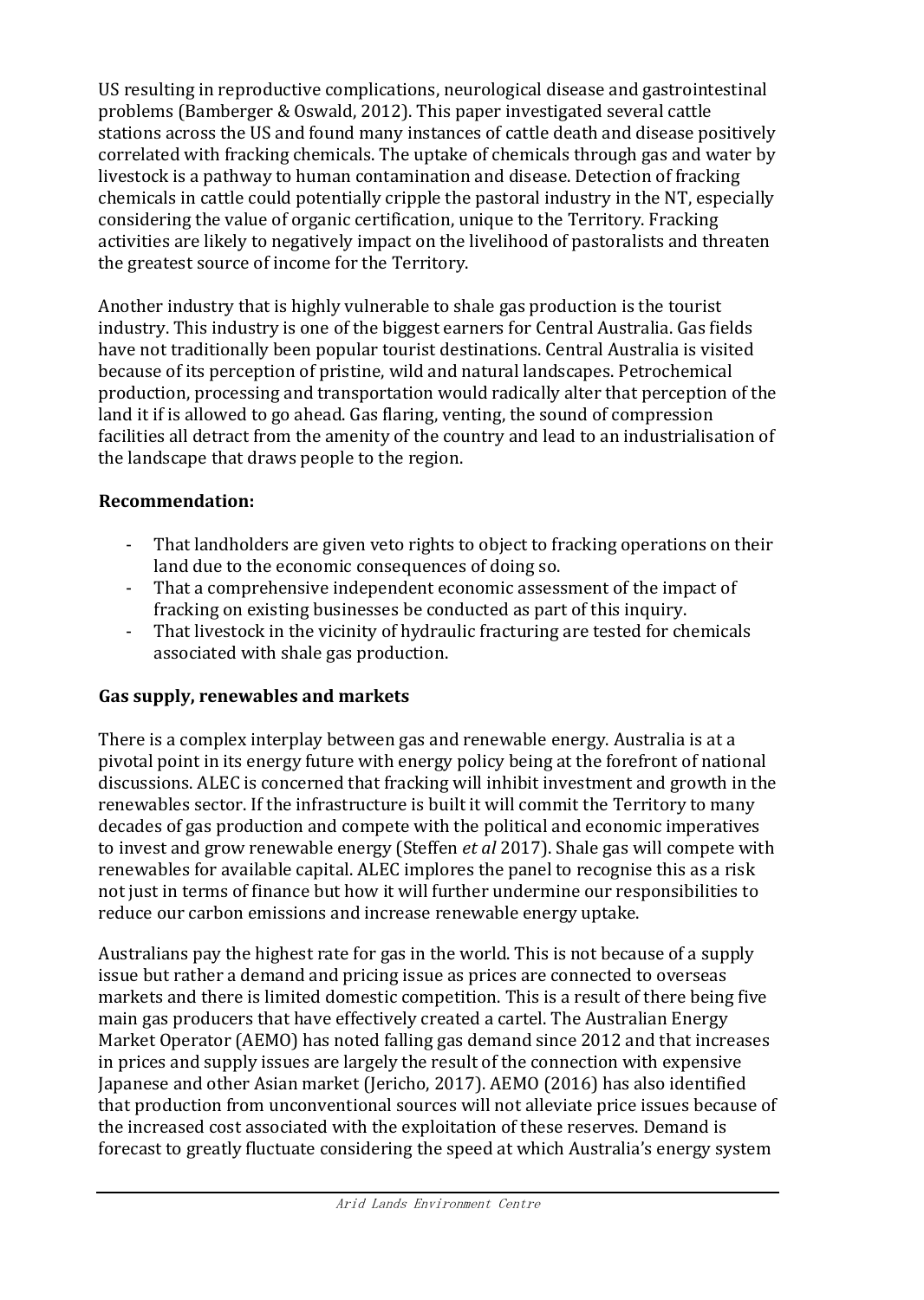is evolving. Gas companies are effectively proposing that costly fracking is expanded while cheaper conventional sources are reserved for export (Jericho, 2017).

The economic issue of shale gas production is less about the issue of energy security as about resource sovereignty. Australian companies are investing in the expansion of natural gas extraction through unconventional methods to feed demand in Asia and processed through internationally controlled infrastructure, such as the ports of Gladstone and pipeline owners. The greatest risk to Australia's domestic supply is thus the price and export of it to international customers. Australian homes have become vulnerable to international market volatilities paying more since Australian gas fields were connected with Asian industries. Companies have invested billions of dollars in export infrastructure in a bid to ensure the long-term sustainability of export industries to maintain a return for shareholders (Dennis, 2016).

Shale gas is touted as an affordable transition fuel but this claim is completely unfounded. Economic modeling indicates that the 'dash for gas' approach could significantly increase the carbon mitigation cost under a  $2^{0}C$  emissions scenario and generally the cost of energy in a climate constrained economy (Few *et al* 2017). This study concluded that rapid expansion of shale gas is not at all cost-optimal in terms of the global economy. It is a very poor investment as a carbon mitigation technology. The most recent report from the Climate Council supports this position, concluding that unconventional gas is not a scientific or cost effective method of carbon mitigation and will undermine energy security in the long term (Steffen *et al* 2017).

#### **Recommendations**

- That there is a Federal investigation into the cause of the high gas prices in Australia.
- That legislation is introduced to curtail the power of the gas cartel in the NT.
- That the NT Government introduce a domestic gas reserve to support development of local industry and ensure adequate gas supplies to support the energy transition to renewables.
- That the NT Government engage in COAG processes to discuss a national policy for securing domestic gas supply and affordability.

# **Society**

The unconventional gas industry does not have a social licence to operate. One of the reasons there is no social licence, aside from environmental concerns, is because of the problem of unequal distribution of benefits and burdens. Benefits will flow overseas and interstate as there is a strong reliance on a FIFO workforce and gas companies have significant international investment. Lack of public confidence in the benefits of the industry was enough for shale gas to be prohibited in Denton Texas (Evenson, 2016). Shale gas was rejected in the community because the non-mineral owners were paying the environmental and health risks while the mineral owners were receiving the direct economic benefits without being exposed to the environmental and health consequences (Evenson, 2016). This is an insurmountable challenge for the industry that is already struggling to gain a social licence.

Concepts such as distributive justice go towards more normative assessments of the fracking issue. While it is important to understand the science of the issue, science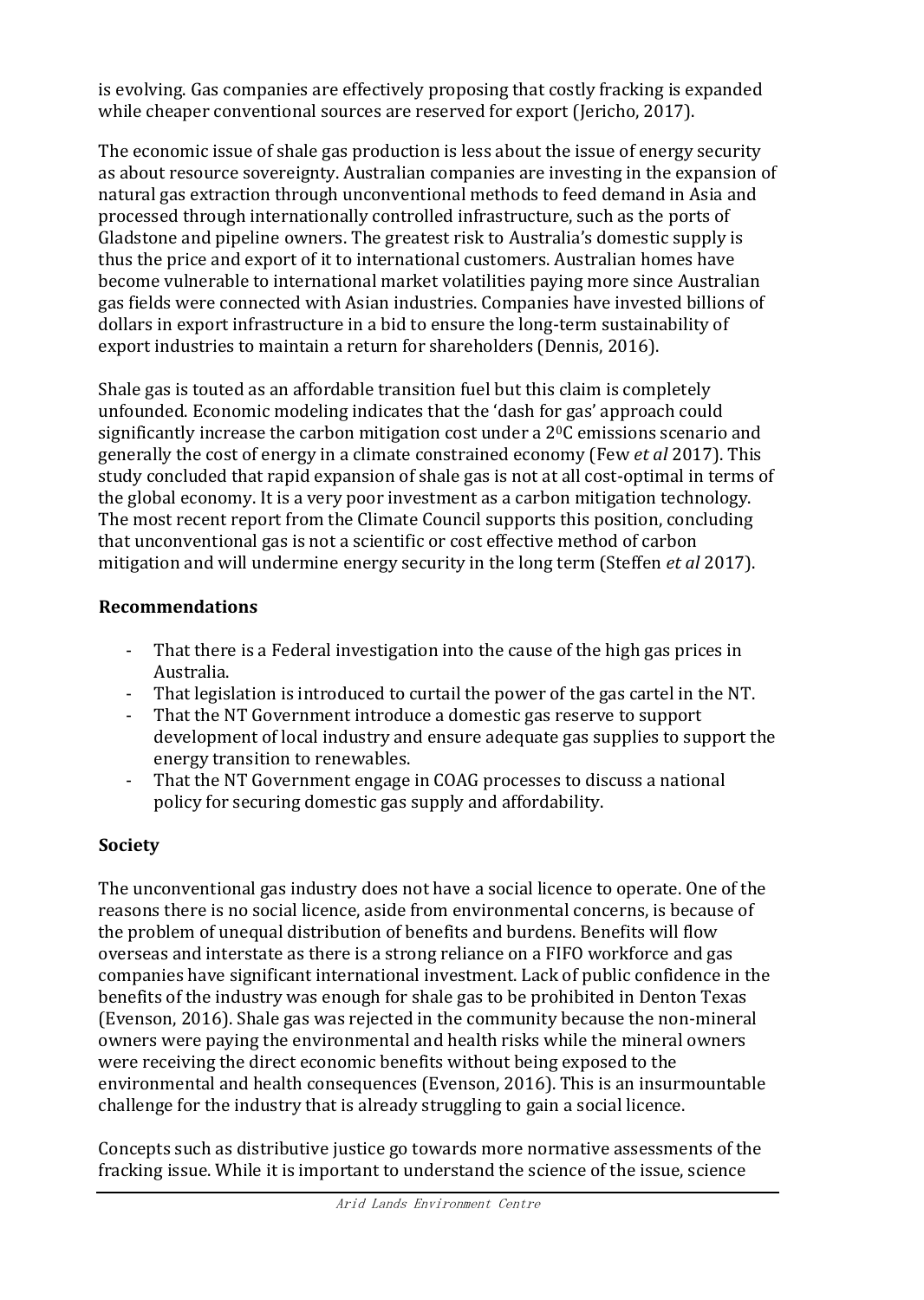alone cannot answer the question about how to balance risk or what is considered a reasonable cost. Fracking is a social issue as much as an environmental issue and it is important to consider the full weight of community opposition to fracking in the Territory. The public has a right to determine how our sovereign resources are exploited, or not. Community input is vital for environmental and economic justice and these values need to be weighed against the benefits of the income from gas production. There is a need to enforce a domestic gas reservation policy to provide greater resource sovereignty.

The Northern Territory has historically been characterized by industries that operate in cycles of boom and bust. Such a cycle renders communities vulnerable to the impacts of unemployment, poverty and general social instability due to down periods. To improve resilience in the harsh environment of Central Australia it is important to develop industries that are less vulnerable to market volatilities. Shale gas cannot provide economic resilience and certainty in this region as it is both exposed to market volatilities and environmental variables. Fracking increases our vulnerability to climate change and cannot guarantee sustainable long-term employment for people living in the regions impacted by it.

#### **Recommendations**

- That a comprehensive social impact assessment of the proposed shale gas industry is undertaken as part of this inquiry.
- That climate vulnerability assessments are undertaken by the NT government to understand the impacts that the industry has on climate resilience.
- That a comprehensive economic assessment of the shale gas industry is undertaken to determine the potential costs and benefits of the industry for the NT.
- That the NT Government introduces a domestic gas reservation policy to support the development of local industry to ensure long-term and sustainable employment opportunities.

# **Biodiversity**

Expansion of unconventional gas reserves in the Territory would result in significant disruption to sensitive and vulnerable ecological systems. The vast network of interconnected pipelines, roadways and processing facilities would fragment ecosystems through land clearing, soil compaction and vehicle strike. This industrialisation of the landscape is also a significant threat to biological integrity through exacerbating the spread of invasive species. Disturbed landscapes are highly vulnerable to the colonization of invasive species such as opuntia cacti, Buffel grass and other highly invasive species. These species out compete natives for resources and will have flow on effects for indigenous use of lands, pastoralists and the tourist industry.

The arid lands of Australia supports sensitive ecosystems that have proven capacity to adapt to nutrient poor, highly variable and extreme environments. The biological impacts on ecosystems in the Territory are not well understood because biodiversity surveys of stygofauna (groundwater fauna) and insects is not legally required in environmental impact assessment in the Northern Territory. Groundwater dependent ecosystems, especially stygofauna communities will be most exposed to fracking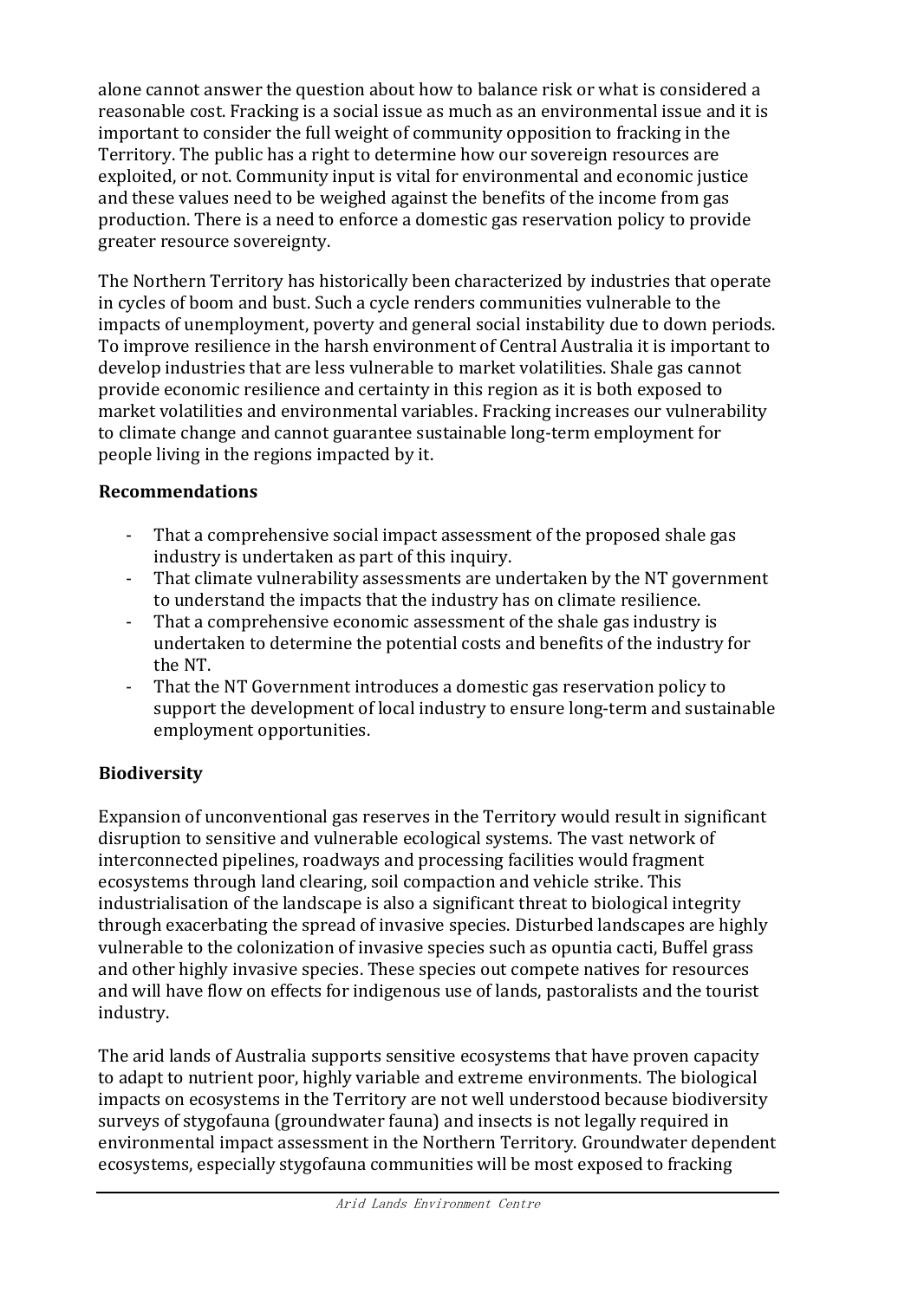activities and there is not enough information about these species to ensure their safety in the event of fracking. These animals play a fundamental role in normal ecological functioning and we are unable to be sure that fracking will not have a profoundly negative impact on their health.

Environmental stewardship is emerging as a progressive and necessary principle of best practice environmental management. The ongoing health and integrity of ecological systems can only be guaranteed if we recognise the connection between development and environmental harm and ensure that human needs and imperatives for growth have a minimal impact upon other forms of life. We have a moral and ethical responsibility to preserve natural systems for many generations to come, not simply to facilitate the development of the land as a source of commodities.

## **Recommendations:**

- That the NT Government conduct comprehensive groundwater monitoring to establish baselines across all prospective basins in the Northern Territory.
- That environmental impact assessments are conducted for all shale gas exploration projects.
- That the NT Government and the Environment Protection Authority consider the inclusion of stygofauna and arthropods in the assessment of projects for environmental impact.
- That the need for environmental stewardship is inserted into the Inquiry Terms of Reference.

# **Conclusion**

Hydraulic fracturing has the potential to significantly impact landscapes, ecosystems, surface and groundwater resources, communities and the atmosphere. Research from unconventional production of gas in the USA definitively demonstrates that groundwater, land and atmospheric pollution is occurring because of fracking activities. Wells are failing and aquifers are being contaminated with heavy metals and methane. The consequence of this environmental risk is so great considering the groundwater dependency of ecosystems and communities in the Northern Territory. The impossibility of remediating a groundwater system means that fracking will always be high risk. Precaution thus mandates preventative action as the only way to guarantee the health of the arid lands and its people for many generations to come.

Expansion of the shale gas industry will jeopardise Northern Territory and national efforts at reducing carbon emissions and transitioning to a renewable energy economy. Fugitive emissions from shale gas extraction is potentially so large as to undermine the supposed emissions savings made burning gas over coal. Growth of the industry will commit the economy to many more decades of fossil fuel dependence at a time when science has shown 80% of known fossil fuel reserves must stay in the ground. Shale gas production through fracking would release vast amounts of CO<sup>2</sup> and methane that will use a significant portion of the remaining carbon budget making our carbon reduction commitments unviable. It will also compete for capital investment in renewables and inhibit the transition towards low carbon technologies.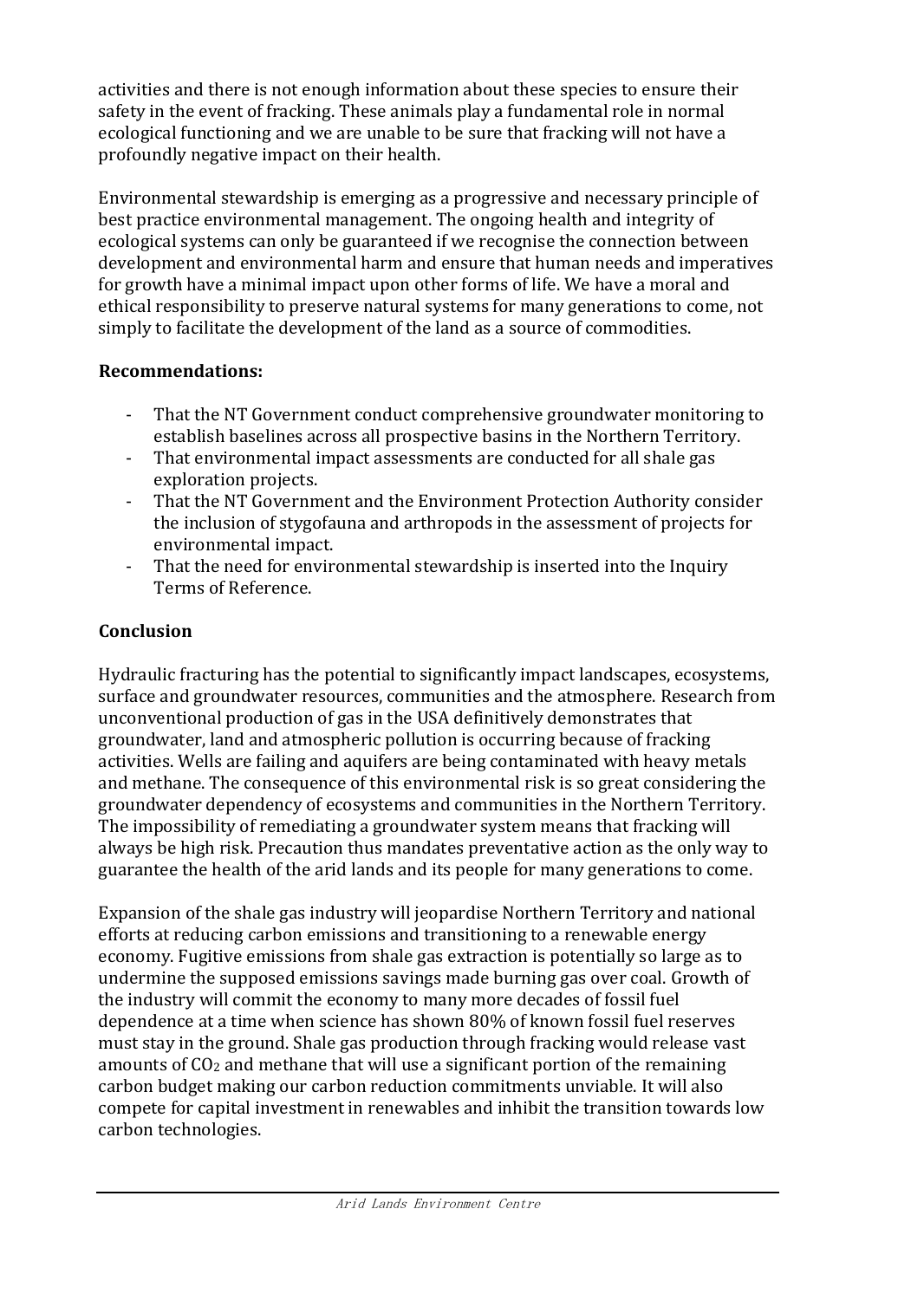Fracking poses a multifaceted risk to environments and communities. Fracking will alter economies through increased FIFO workforces, fragmented ecosystems, industrialise the landscape and contribute to health problems. Together these factors have a compounding effect and they cannot be considered in isolation to one another. ALEC does not consider it possible for a regulatory system to adequately protect our communities and country from these risks. Without having a social licence to operate it is difficult to foresee the possibility of the industry operating in the Territory without considerable community opposition. Water, climate and health concerns cannot be addressed through law and regulation, prevention is being demanded by the community and ALEC supports this.

In the event that the panel does not consider a ban feasible, ALEC urges the panel to ensure that fracking will only go ahead once further baseline water and health data is established to ensure the process will not threaten environmental and human health. If fracking is permitted, the NT Government must develop a robust and adaptive environmental regulatory and governance structure. Regulation must be the responsibility of the NT Government and a strong, well-resourced Environment Protection Authority. There must be strict independent monitoring of gas wells and this data must be made publicly available.

ALEC welcomes the Scientific Inquiry into Hydraulic Fracturing and acknowledges the scale of the task being undertaken by the Committee. ALEC will continue to be engaged with this issue throughout the inquiry process and the development and implementation of what is hoped to be a rigourous environmental assessment and approvals framework. On behalf of ALEC and its members, I thank you for the opportunity to make a submission to this incredibly important and timely assessment of this environmentally, socially and economically damaging extractive process. ALEC is happy to provide further references for any of the issues raised in this submission.

## **Complete list of recommendations**

- 1. That the burden of proof for the safety of fracking is shifted onto industry.
- 2. That avoidance and prevention are prioritised above mitigation.
- 3. That the panel encourage public participation and full transparency over fracking operations.
- 4. That the panel recognise false negatives are far more harmful than false positives.
- 5. That the panel acknowledge that contamination has occurred, wells do fail and that it is no longer a question of whether a risk exists but what level of risk is acceptable.
- 6. That the panel acknowledge preventative action is the only reliable way to ensure aquifers are not contaminated.
- 7. That the panel recommends further government research into groundwater quality for baseline data.
- 8. That more research is commissioned into understanding the mechanisms of methane migration.
- 9. That the Territory Government acknowledge and accept the evidence coming out of the US that establishes a causal connection between fracking and methane contamination.
- 10. That baseline studies are conducted for all prospective basins with a focus on pressure, water quality and presence of stygofauna.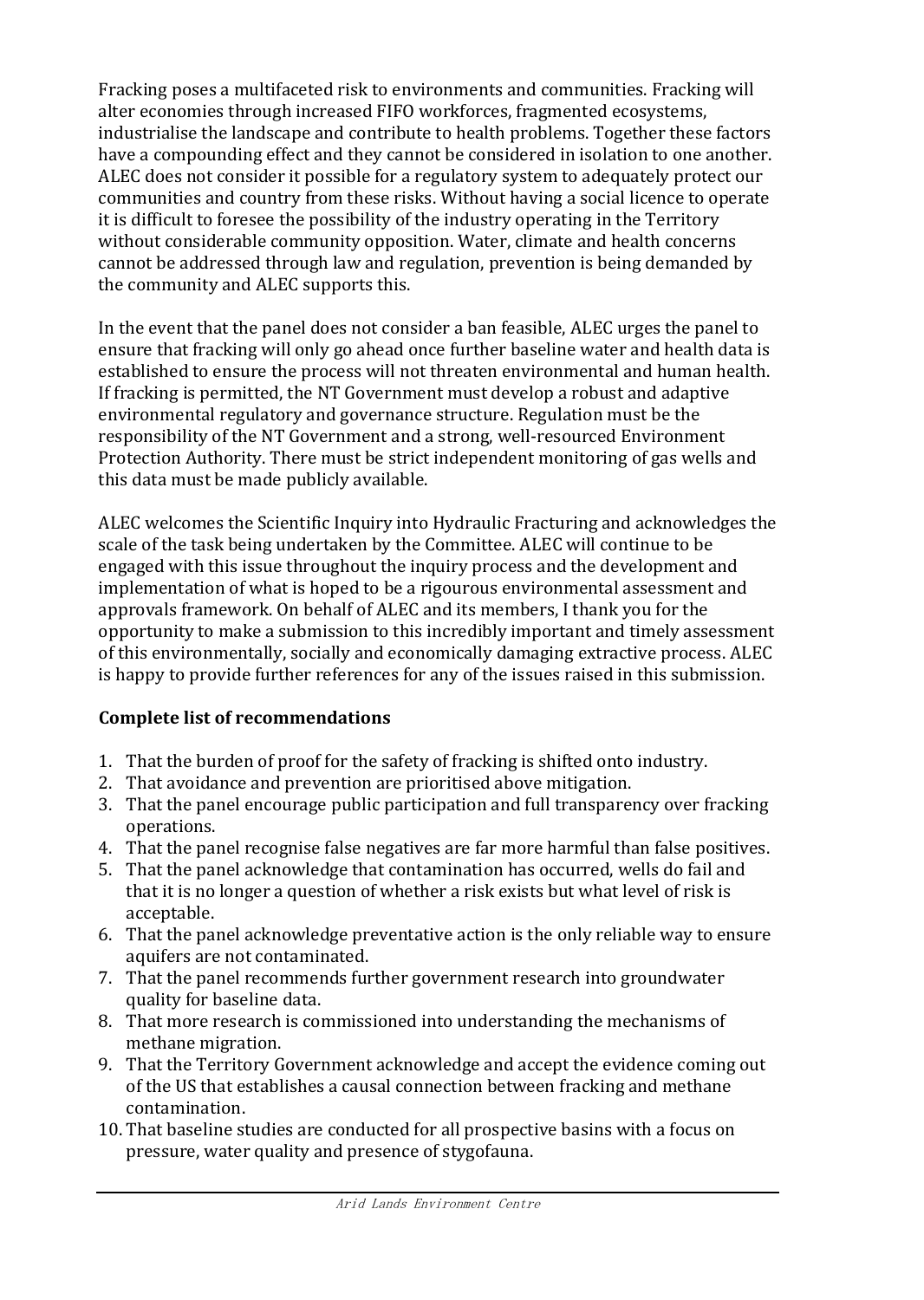- 11. That the need for environmental stewardship is inserted into the Inquiry Terms of Reference.
- 12. That the panel acknowledge the history of the gas industry in the Territory has not operated with full transparency and regulatory compliance that has set a dangerous precedent for future regulation.
- 13. That the Panel acknowledge there are non-preventable risks associated with the remoteness of some parts of the NT including transport accidents and chemical spills.
- 14. That a reversible presumption of liability applies to the industry in the event of water contamination.
- 15. That the panel acknowledge the integrity of research into unconventional gas by government bodies are exposed to risks of actual or perceived bias because of industry funding.
- 16. That the findings of industry sponsored research is carefully critiqued.
- 17. That the panel urges the NT Government to move enforcement and compliance of petroleum activity into the Environment Protection Authority.
- 18. That the NT Government establish an Independent Commission Against Corruption to investigate the granting of petroleum licenses and government support to enable financing of coal and gas projects.
- 19. That an independent investigation into fugitive emissions from conventional and unconventional sources is urgently undertaken by the NT Government to establish an understanding of the impacts on National Greenhouse Gas reporting.
- 20. That the industry conduct lifecycle assessments of shale gas wells and measure fugitive emissions of the up, mid and down-stream processes.
- 21. That gas companies commit to providing transparent information about air quality and fugitive emission monitoring results.
- 22. That more baseline health investigations are undertaken to ensure that fracking does not have a deleterious impact upon health, especially in remote and vulnerable indigenous communities.
- 23. That the Territory establish large, legislatively mandated minimum no go zones around human settlements and water catchment areas.
- 24. That the Territory commit to improving health service access and delivery to remote indigenous communities near fracking activities.
- 25. That veto rights for petroleum activities are granted at the production phase.
- 26. That the NT Government investigate the full impact of petroleum production on Indigenous wellbeing and communities.
- 27. That landholders are given veto rights to object to fracking operations on their land due to the economic consequences of doing so.
- 28. That a comprehensive independent economic assessment of the impact of fracking on existing businesses be conducted as part of this inquiry.
- 29. That livestock in the vicinity of hydraulic fracturing are tested for chemicals associated with sale gas production.
- 30. That there is a Federal investigation into the cause of the high gas prices in Australia.
- 31. That legislation is introduced to curtail the power of the gas cartel in the NT.
- 32. That the NT Government introduce a domestic gas reserve to support development of local industry, sustainable employment and ensure adequate gas supplies to support the energy transition to renewables.
- 33. That the NT Government engage in COAG processes to discuss a national policy for securing domestic gas supply and affordability.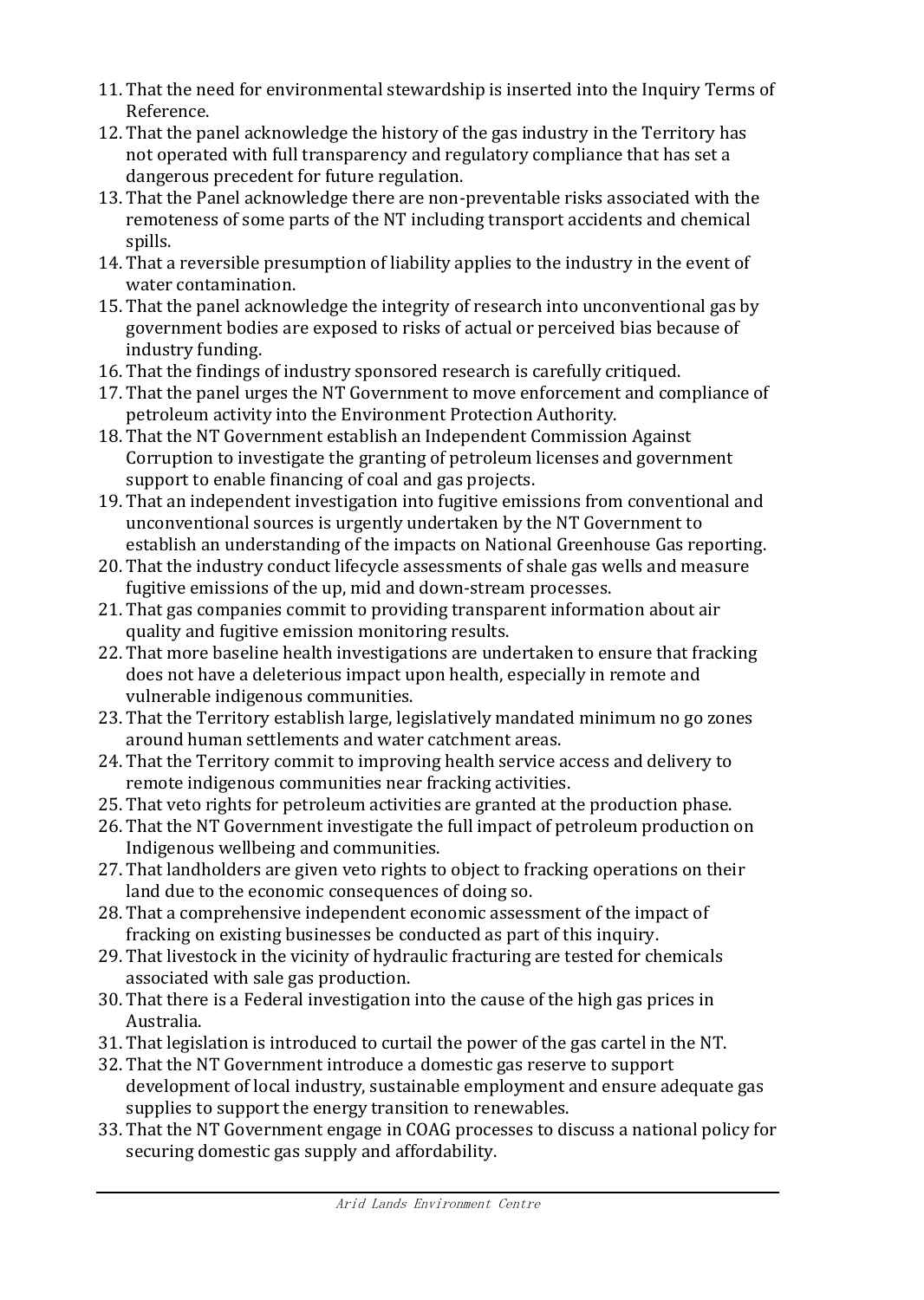- 34. That a comprehensive social impact assessment of the proposed shale gas industry is undertaken as part of this inquiry.
- 35. That climate vulnerability assessments are undertaken by the NT government to understand the impacts that the industry has on climate resilience.
- 36. That a comprehensive economic assessment of the shale gas industry be undertaken to determine the potential costs and benefits of the industry for the NT.
- 37. That the NT Government conduct comprehensive groundwater monitoring to establish baselines across all prospective basins in the Northern Territory.
- 38. That environmental impact assessments are conducted for all shale gas exploration projects.
- 39. That the NT Government and the Environmental Protection Authority consider the inclusion of stygofauna and arthropods in the assessment of projects for environmental impact.
- 40. That the Inquiry recommends the moratorium on fracking is not lifted and is instead transitioned to a complete ban on the process in the NT.
- 41. In the absence of a ban, ALEC recommends as a minimum that a robust and adaptive regulatory regime is enforced on the Industry.

The position that we have taken in this submission was largely informed by the findings of this paper:

The case for an Urgent Ban on Fracking 2015

[<https://www.foodandwaterwatch.org/sites/default/files/Urgent Ban on Fracking](https://www.foodandwaterwatch.org/sites/default/files/Urgent%20Ban%20on%20Fracking%20Report%20March%202015.pdf)  [Report March 2015.pdf>](https://www.foodandwaterwatch.org/sites/default/files/Urgent%20Ban%20on%20Fracking%20Report%20March%202015.pdf)

# **References**

ABC News, "Chemical spill on Plenty Highway highlights need for tighter regulations, conservationists say" 5/06/2013 ABC NEWS, <[http://www.abc.net.au/news/2014-](http://www.abc.net.au/news/2014-06-04/hydrogen-sulfide-spill-highlights-need-for-regulations/5498890) [06-04/hydrogen-sulfide-spill-highlights-need-for-regulations/5498890>](http://www.abc.net.au/news/2014-06-04/hydrogen-sulfide-spill-highlights-need-for-regulations/5498890)

Aikman, A, "Sweetheart coal deal locked in before NT poll" 23/08/2016 *TheAustralian < [http://www.theaustralian.com.au/business/mining-energy/sweetheart-coal-deal](http://www.theaustralian.com.au/business/mining-energy/sweetheart-coal-deal-locked-in-before-nt-poll/news-story/82da87f5228eb048b3ef756e52a5008d)[locked-in-before-nt-poll/news-story/82da87f5228eb048b3ef756e52a5008d](http://www.theaustralian.com.au/business/mining-energy/sweetheart-coal-deal-locked-in-before-nt-poll/news-story/82da87f5228eb048b3ef756e52a5008d)*>

Alice Online, "Fracking the Centre" (2012) [<http://aliceonline.com.au/2012/03/15/fracking-the-centre/>](http://aliceonline.com.au/2012/03/15/fracking-the-centre/)

Altman, J., "Indigenous communities, miners and the state of Australia" (2009) Chatper from *Power, Culture, Economy,* ANU Press (2009)

APPEA, "Mythbusting" <https://www.appea.com.au/oil-gasexplained/mythbusting/>

Australian Council of Learned Academics, (2013) Shale Gas and Water Extraction Estimates, *FrogTech*, available at [<www.acola.org.au>](http://www.acola.org.au/)

Australian Energy Market Operation, "National Gas Forecasting Report" (2016)< [https://www.aemo.com.au/-](https://www.aemo.com.au/-/media/Files/Gas/National_Planning_and_Forecasting/NGFR/2016/2016-National-Gas-Forecasting-Report-NGFR-Final.pdf)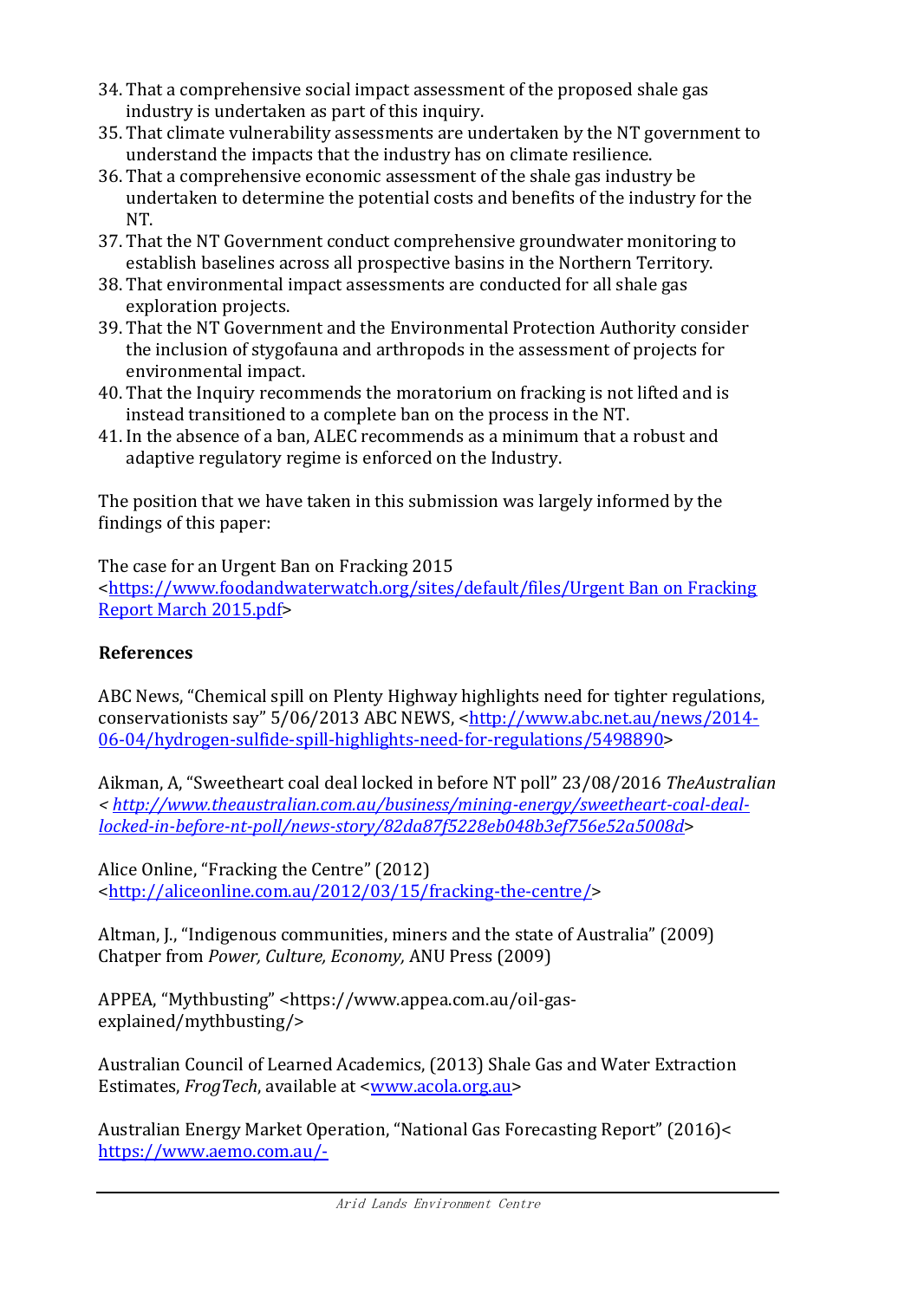[/media/Files/Gas/National\\_Planning\\_and\\_Forecasting/NGFR/2016/2016-National-](https://www.aemo.com.au/-/media/Files/Gas/National_Planning_and_Forecasting/NGFR/2016/2016-National-Gas-Forecasting-Report-NGFR-Final.pdf)[Gas-Forecasting-Report-NGFR-Final.pdf>](https://www.aemo.com.au/-/media/Files/Gas/National_Planning_and_Forecasting/NGFR/2016/2016-National-Gas-Forecasting-Report-NGFR-Final.pdf)

Bamberger, M, & Oswald, R, "Impacts of Gas Drilling on Human and Animal Health" (2012) *Scientific Solutions* 22(1) 51-77

Baraka Energy & resources Ltd, "Georgina Basin Project Overview" [<http://www.barakaenergy.com.au/projects.php>](http://www.barakaenergy.com.au/projects.php)

Bardon, J. "NT fracking debate: Farmers divided as environmental questions remain unanswered" 07/04/2017 ABC NEWS <[http://www.abc.net.au/news/2017-04-](http://www.abc.net.au/news/2017-04-06/nt-fracking-ban-proving-polarising-for-remote-farmers/8417442) [06/nt-fracking-ban-proving-polarising-for-remote-farmers/8417442>](http://www.abc.net.au/news/2017-04-06/nt-fracking-ban-proving-polarising-for-remote-farmers/8417442)

Birch, T. "Climate Change, Mining and Traditional Indigenous Knowledge in Australia"(2016) *Social Inclusion* 4(1) 92-101

Case, J., Ogburn, E., Rasmussen, S., Irving, J., Pollak, J, Locke, P, and Schartz, B, "Predictors of Indoor Radon Concentrations in Pennsylvania, 1989-2013" (2015) *Environmental Health Perspective*, 123(11)

Concerned Health Professionals of NY, Physicians for Social Responsibility, "Compendium of Scientific, Medical, and Media Findings Demonstrating Risks and Harms of fracking (Unconventional Gas and Oil Extraction)" Fourth Edition, November 17, 2016

Crothers, J, Brooks, S, & Schubert, S. "NT water licence reviewed after court finds Minister made mistakes" ABC News, 29/05/2015 [<http://www.abc.net.au/news/2015-05-29/water-licence-reviews-ordered-after](http://www.abc.net.au/news/2015-05-29/water-licence-reviews-ordered-after-ministerial-mistake/6507630)[ministerial-mistake/6507630>](http://www.abc.net.au/news/2015-05-29/water-licence-reviews-ordered-after-ministerial-mistake/6507630)

Darrah, T., Vengosh, A., Jackson, R., Warmer, N, and Poreda R. "Noble gas identify the mechanisms of fugitive gas contamination in drinking-water wells overlying the Marcellus and Barnett Shales" (2014) PNAS 111(39)

Dennis, R. "Feeding the Beast Billion-dollar Burnouts Keep Emissions Rising" *Monthly*, November 2016 [<https://www.themonthly.com.au/issue/2016/november/1477918800/richard](https://www.themonthly.com.au/issue/2016/november/1477918800/richard-denniss/feeding-beast)[denniss/feeding-beast>](https://www.themonthly.com.au/issue/2016/november/1477918800/richard-denniss/feeding-beast)

Department of Environment and Energy, "Climate Change Impacts in the Northern Territory" [<http://www.environment.gov.au/climate-change/climate](http://www.environment.gov.au/climate-change/climate-science/impacts/nt)[science/impacts/nt>](http://www.environment.gov.au/climate-change/climate-science/impacts/nt)

Education and Health Standing Committee, "The impact of FIFO work practices on mental health final report" 92015) Legislative Assembly Parliament of Western Australia, report No. 5.

Evenson, D, 2016, "Ethics and 'fracking': a review of (the limited) moral thought on shale gas development" *WIREs Water,* 3:575-86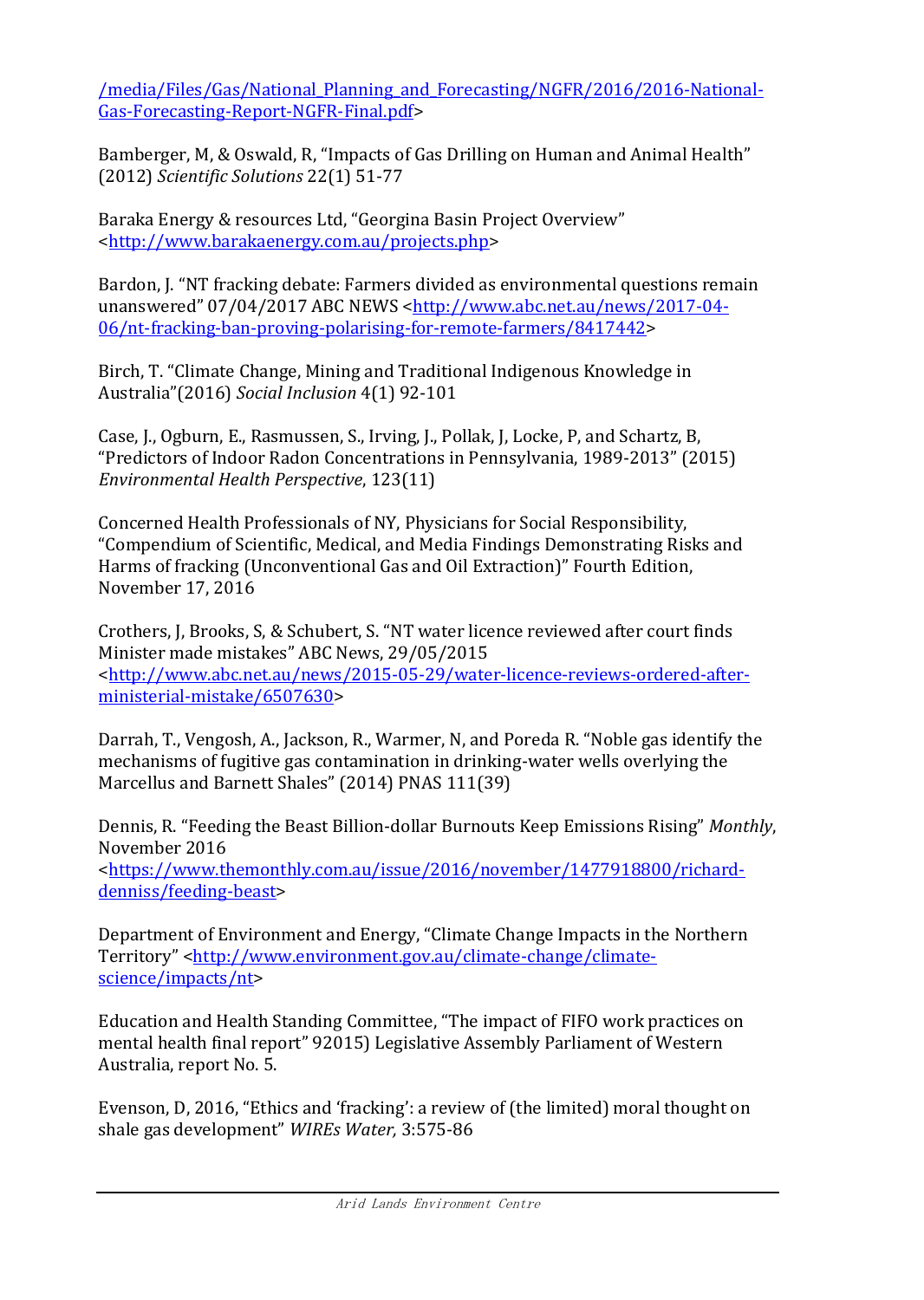Few, S., Gambhr, A., Napp, T. Hawkes, A., Mangeon, S., Bernie, D. and Lowe, J, "The Impact of Shale Gas on the Cost and Feasibility of Meeting Climate Targets-A Global Energy System Mode Analysis and an Exploration of Uncertainties" (2017) iEnergies, 10, 158.

Fonenot, B., Hunt. L., Zacariah, L., Hildenbran, L. Carlton D., Hypolite, Oka., Jayme, L., Hopkins, D., Osorio, A., Bjorndal, B. Qinong, Hu. And Schug K, "An evaluation of water quality in private drinking water wells near natural gas extraction sites in the Barnett Shale Formation" (2013) *Environmental Science and Technology* 47:10032-10040.

Food and Water Watch, "The Urgent Case for a Ban on Fracking" (2015) [<https://www.foodandwaterwatch.org/sites/default/files/Urgent Ban on Fracking](https://www.foodandwaterwatch.org/sites/default/files/Urgent%20Ban%20on%20Fracking%20Report%20March%202015.pdf)  [Report March 2015.pdf>](https://www.foodandwaterwatch.org/sites/default/files/Urgent%20Ban%20on%20Fracking%20Report%20March%202015.pdf)

Hays, J., and Shonkoff, S., "Toward and Understanding of the Environmental and Public Health Impacts of Unconventional Natural Gas Development: A Categorical Assessment of the Peer-Reviewed Scientific Literature, 2009-2015" (2016) PLOS ONE, 11(4)

Ingraffea, A., Wells, M., Santoro, R., and Shonkoff, S., "Assessment and risk analysis of casing and cement impairment in oil and gas wells in Pennsylvannia, 2000-2012" (2012) *Proceedings of the Natioinal Academy of Science* 111,30:10955-10960.

Jackson, R., Vengosh, A., Darrah, T., Warner, N., Down, A., Poreda, R., Osborn, S., Zhao, K, and Karr, J. "Increased stray gas abundance in a subset of drinking water wells near Marcellus shale gas extraction" (2013) *National Academy of Sciences* 110, 29: 11250- 11255.

Jericho, Greg. "Fracking and coal seam gas is no solution to an energy crisis of our own making" 21/03/2015 *theGuardian Australia* [<https://www.theguardian.com/business/grogonomics/2017/mar/21/fracking](https://www.theguardian.com/business/grogonomics/2017/mar/21/fracking-and-coal-seam-gas-is-no-solution-to-an-energy-crisis-of-our-own-making)[and-coal-seam-gas-is-no-solution-to-an-energy-crisis-of-our-own-making>](https://www.theguardian.com/business/grogonomics/2017/mar/21/fracking-and-coal-seam-gas-is-no-solution-to-an-energy-crisis-of-our-own-making)

Kondash, A., Albright, E and Vengosh, A. "Quantity of flowback of produced waters from unconventional gas exploration" (2017) *Science of the Total Environment* 574 314-321

Kort, A., Smith, M., Murray, L., Gvahkaria, A., Brandt, A., Peischl J., Ryerson, T., Sweeney, C, and Travis, K. "Fugitive emissions from the Bakken shale illustrate role of shale production in global ethane shift" (2016) *Geophysical Research Letters* 10.1002

Maher, D., Santos, R, and Tait, D. "Mapping Methane and Carbon Dioxide Concentrations and O13C Values in the Atmosphere of Two Australian coal Seam Gas Fields" (2014) *Water, Air & Soil Pollution* 225:2216

Market Forces, "BRIEFING: CommBank denies loan to couple impacted by unconventional gas, finance by CommBank" (2016) < [https://www.marketforces.org.au/wp-content/uploads/2016/11/Briefing-CBA-and-](https://www.marketforces.org.au/wp-content/uploads/2016/11/Briefing-CBA-and-CSG-loan-refusal.pdf)[CSG-loan-refusal.pdf>](https://www.marketforces.org.au/wp-content/uploads/2016/11/Briefing-CBA-and-CSG-loan-refusal.pdf)